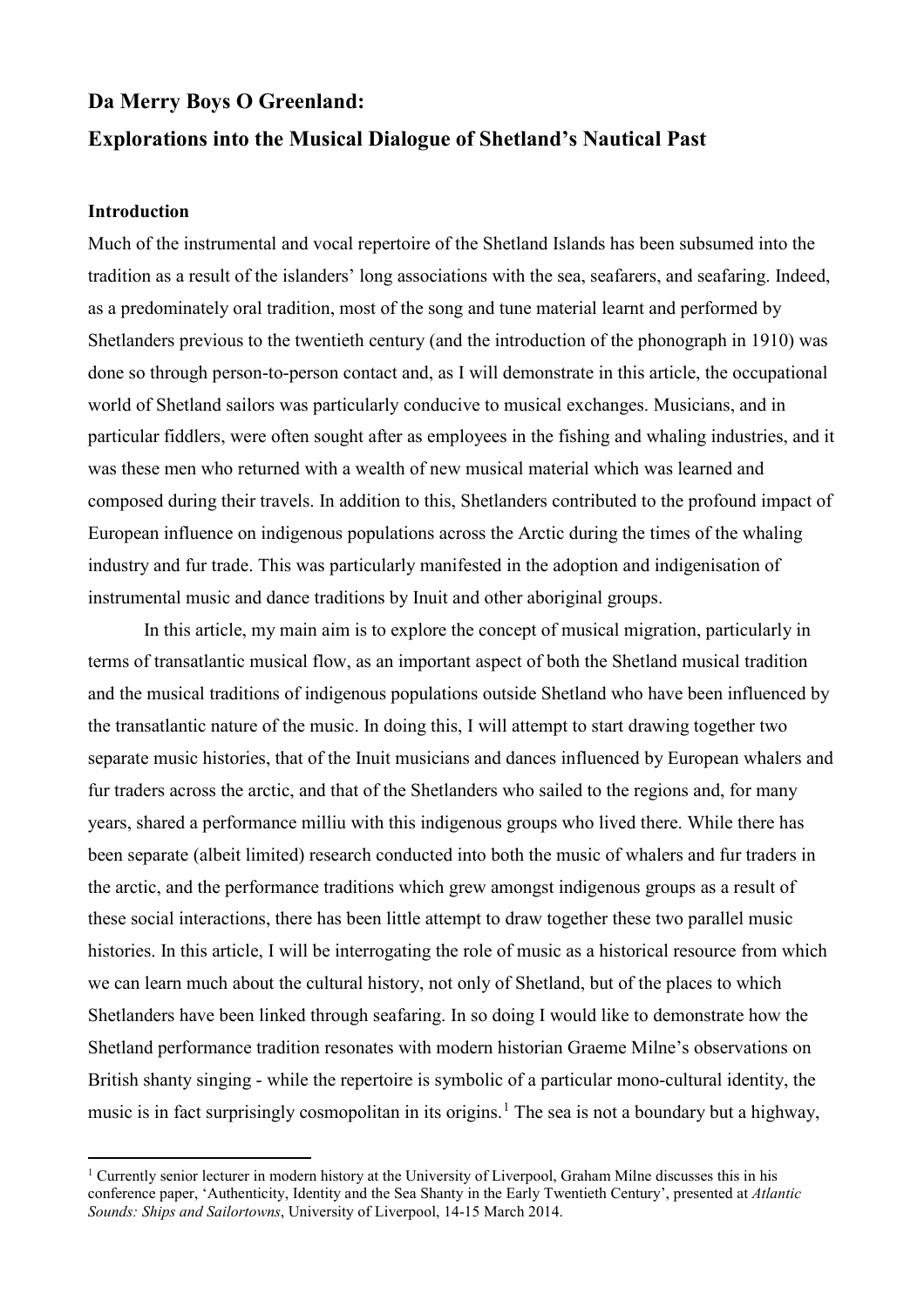and in this context a musical highway with the music providing a remarkable role in reflecting and reinforcing the identity, concerns, and observations of Shetlanders in terms of their nautical world view.

The topic of musical migration, and especially transatlantic music flow and its resultant intercultural processes within performance practice, has caught the attention of a number of ethnomusicologists in recent years and featured prominently in associated scholarly work. In 2008, the North Atlantic Fiddle Convention chose the theme of 'Crossing Over' for its conference at Memorial University in Newfoundland; the subsequent book publication featured papers examining the conveyance of fiddle music and dance across the North Atlantic between Europe and America.<sup>[2](#page-1-0)</sup> The theme of musical migration has also been the subject of recent journal publications including *the world of music (new series)* [*sic*], which had transatlantic music flows in the lusophone world as the subject of its 201[3](#page-1-1) issue,<sup>3</sup> and a special issue of *MUSICultures*, which emerged from one of the themes of the 2011 International Council for Traditional Music's biennial conference in St. John's, Newfoundland, was published in 2013 with the title 'Atlantic Roots and Routes'.[4](#page-1-2) In 2014, the University of Liverpool hosted a conference 'Atlantic Sounds' and the 2015 BFE/SFE conference built on the theme of what constitutes a border in music, 'Boundary Crossing/Border Maintenance', with its first theme set to 'explore how music crosses boundaries, and is inhibited from doing so: how practics, genres, instruments, ideas, and musicians themselves move between contexts as well as how they are resisted and shut out<sup>[5](#page-1-3)</sup>. All of these themes relate closely to the Shetlanders' musical fluidity within their nautical world. A number of recent book publications likewise reflect the theme of musical migrations and transcultural musical practices, including Toynbee and Dueck's *Migrating Music* and Madrid-González's *Transnational Encounters*, both published in 2011. By examining transatlantic musical flow and its historic role in both the development of Shetland music and the contribution it has made to other musical cultures, this article adds to a growing body of knowledge in this recent ethnomusicological endeavour.

Most of the material I draw from in this article is archival, gathered from resources including *Tobar an Dualchais* (an online database containing thousands of field recordings made across Scotland from the early twentieth century) and Peter Cooke's excellent archive resource, *Whalsay's Heritage of Song*, which contains approximately 132 of the 205 recordings which he made of ballads, songs, rhymes, and riddles collected by Cooke on the island between 1969 and

<span id="page-1-0"></span><sup>2</sup> Ian Russell and Anna Kearney Guigné, eds, *Crossing Over: Fiddle and Dance Studies from Around the North Atlantic*. Vol. 3 (Aberdeen: Elphinstone Institute, University of Aberdeen in association with the Department of Folklore, MMaP and the School of Music, Memorial University of Newfoundland, 2010).

<span id="page-1-1"></span><sup>3</sup> Barbara Alge and Birgit Abels, eds., *Transatlantic Musical Flows in the Lusophone World*. *the world of music (new series)* [*sic*] 2 (2) (2013).

<span id="page-1-2"></span><sup>4</sup> MUSICultures special edition, 'Atlantic Roots and Routes', 40 (1) (2013)

<span id="page-1-3"></span><sup>5</sup> Joint Conference BFE/SFE, 'Boundary Crossing/Border Maintenance', Musée Du Quai Branly, Paris, 2-5 July 2015. conference programme, p.2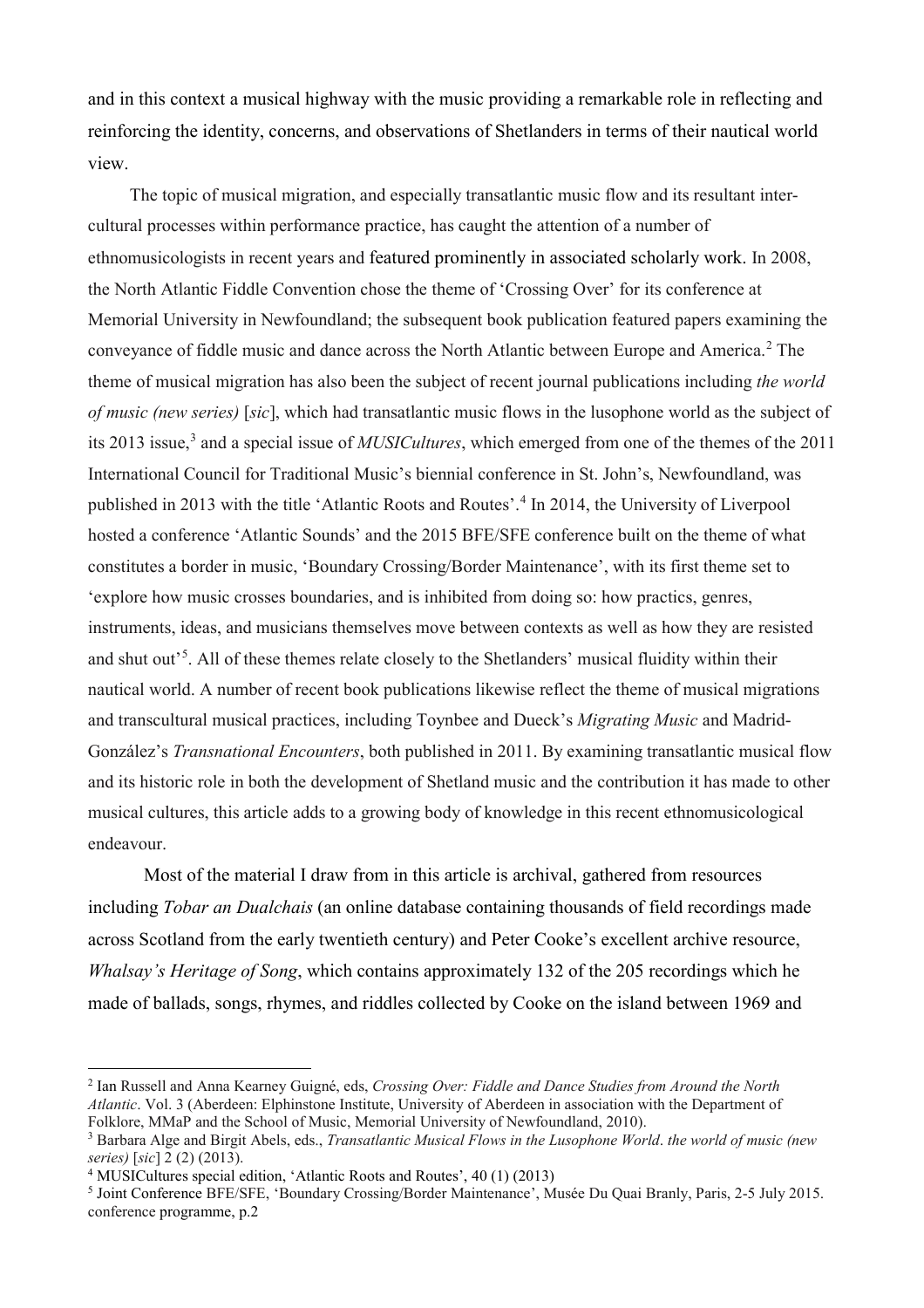1984.[6](#page-2-0) The material is not restricted to that which has been performed and associated with arctic seafarers but with Shetland seafarers in general. Cooke writes of his collected material as follows:

What was striking about all the songs and ballads was how they powerfully resonated with the life experiences of the islanders themselves no matter what their provenance. The fathers and uncles of the men who sang for me were often away at sea for months, even years, enduring the dangers of foul weathers, while their wives and girl-friends wondered if and when next they would see them safely back home again. The uncertainty of fate was equally true of the men who went off for shorter periods to the fishing grounds in small craft to cope with the vagaries of the tidal races of the local waters.<sup>[7](#page-2-1)</sup>

Of the examples on Cooke's website at the time of writing, less than 20% were sung in the Shetland dialect. Most were songs and ballads of Scottish, Irish, English, and American origin, over half of which had nautical subject matter. Many of the songs were learnt by men and women from others working the fishing and whaling industries, either onboard ships or in the harbours and fish gutting yards. While a detailed analysis of the material is not within the scope of this article, a small number of pieces from the collection will be explored within the context of musical migration among Shetland musicians.

Musical migration reaches back many years in the Shetland Islands, and ties in closely with the prevailing industries at the time. For example, there is a well-known story in Shetland, collected from Unst fiddler John Stickle in the mid-1900s, recalling the arrival of his great-great grandfather and the origins of the Stickle family (which has comprised generations of fiddlers) on the island of Unst, the most northerly island of the Shetland archipelago and of the British Isles.<sup>[8](#page-2-2)</sup> It is related as follows: at some point in the late 1700s, a sailor is found washed ashore there by an old woman. He is carrying very little except a violin. He is given shelter by the old woman and lives with her until she dies, later marrying an Unst woman and starting a family. His name is Friedemann Cristopher Von Stickel and he is from Saxony in Germany. He stays on Unst for the remainder of his life, the first in a long line of celebrated musicians.<sup>[9](#page-2-3)</sup> His son, also called Friedemann, is born in the 1780s

<span id="page-2-0"></span><sup>6</sup> *Tobar an Dualchais* (2008[\) www.tobarandualchais.co.uk](http://www.tobarandualchais.co.uk/) [accessed 23 July 2015]; Peter Cooke, *Whalsay's Heritage of Song* (2014). [http://www.petercookie.com](http://www.petercookie.com/) [accessed 23 July 2015]. Peter Cooke, personal communication, 6 August 2015.

<span id="page-2-1"></span><sup>7</sup> Peter Cooke, 'Songs from the Island of Whalsay', in Tobar an Dualchais: Ulaidh Nàiseanta Kist of Riches: a National Treasure. Edited by Chris Wright. (2014, Sabhal Mòr Ostaig), p.1.

<span id="page-2-2"></span><sup>8</sup> Two versions of this story were collected, and referred to here - Patrick Shuldham-Shaw in 1946 and Calum Iain Maclean in 1955

<span id="page-2-3"></span><sup>9</sup> John Stickle, 'Stickle Family History', interview by Calum Iain Maclean in Baltasound, Unst, 1955. SA1955.103. *Tobar an Dualchais* 2008. <http://tobarandualchais.co.uk/en/fullrecord/31939/132> [accessed 23 July 2015].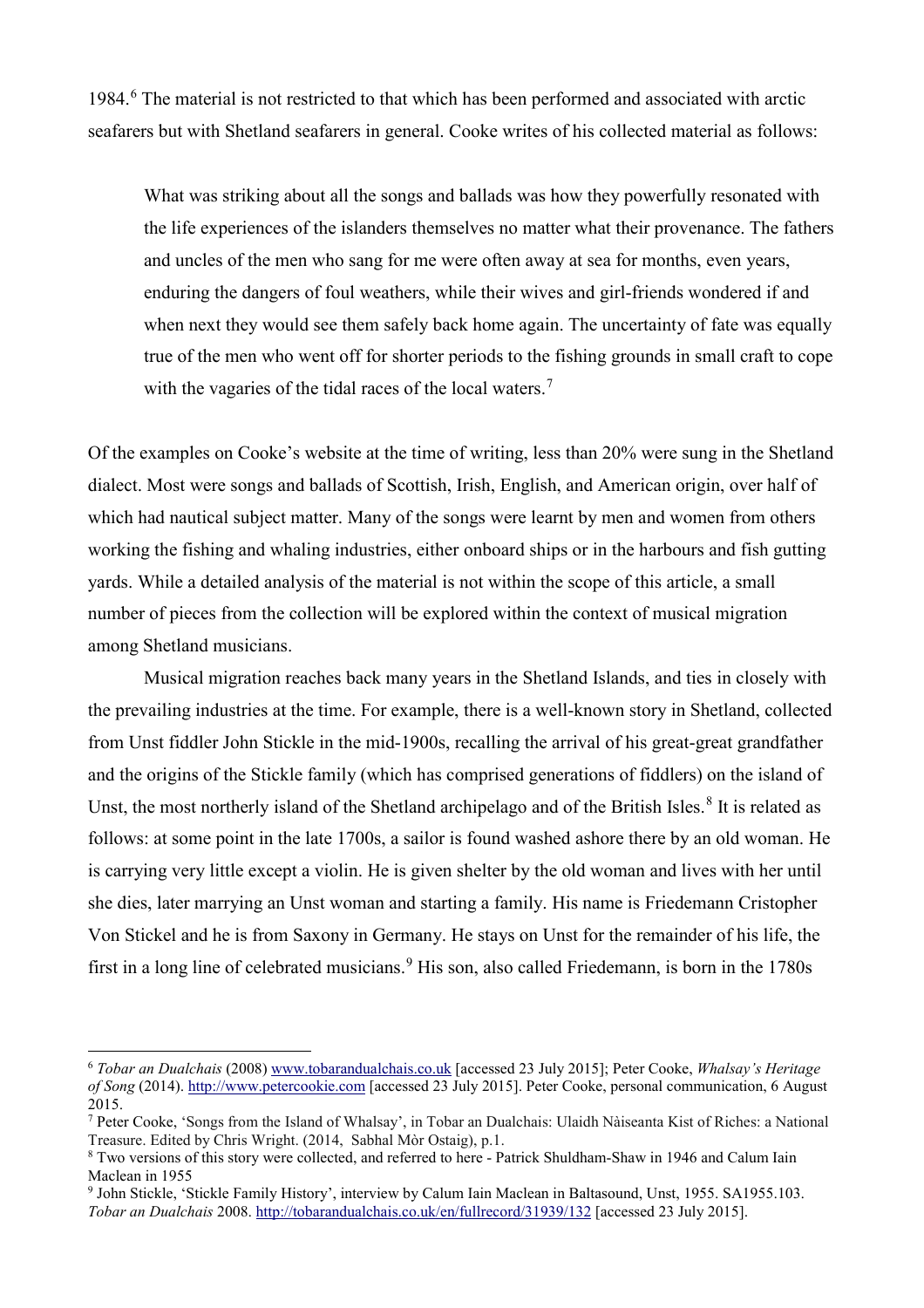and becomes acclaimed as the 'finest fiddler in all Shetland *in the first position*'.[10](#page-3-0) He is credited as having composed a number of tunes which are still played in Shetland two centuries later, including 'Da Brig', 'Da Wheena Burn', 'Christmas Day i da Morning' and 'Da Trowie Burn'. The tune, 'Christmas Day ida Morning', was said to have been performed by Stickle for the Laird of Buness annually on Christmas morning in exchange for rent-free accommodation during the year. Tom Anderson clearly states his belief that this tune travelled from the continent on Hanseatic trading ships which came directly from Hamburg as follows:

TA - 'This travelled from the continent with the German, probably on German ships or something like that

AB - And therefore they probably come to Shetland and into this [..]

- TA Of course, and then they they're continental I think to begin wi
- AB They've definitely got that soond aboot them.
- TA And then of course there was this big hanseatic trade between Shetland and Hamburg, and of course that's where a lot of these continental tunes come from you see. and they were used for the polka. It probably would have been the continental schottische you see that suited the Shetland polka thing.
- AB And that would have gone away back, that, wouldn't it?
- TA Yes, of course, that would have gone away aboot 1830 thereaboot.<sup>[11](#page-3-1)</sup>

John Stickle, when interviewed by Shuldham-Shaw, thought that the tune was an original composition by Friedemann Stickle, but Shuldham-Shaw suggested that it may in fact be older. Shuldham-Shaw commented on the poetic quality of these tunes, especial the latter 'Trowie Burn' as being 'quite remarkable for their time'.<sup>[12](#page-3-2)</sup> Stickle is said to have been press-ganged at one time, and taken to sea where 'his only duty was to play his fiddle to the men on board'.<sup>[13](#page-3-3)</sup> His son, Robert Stickle, was also a fiddler and grandfather oft the aforementioned John Stickle, who learned much of his grandfather's repertoire as a young boy.[14](#page-3-4)

The earliest known inhabitants on the Shetland Islands were Neolithic farmers, from around 3000BC. Christianity reached the islands at some point between around 500-600AD, at a time when Shetland was part of the Pictish cultural world. Picts are believed to have been inhabiting the

<span id="page-3-0"></span> $\overline{a}$ <sup>10</sup> Patrick Shuldham-Shaw, 'A Shetland Fiddler and His Repertoire John Stickle, 1875-1957', *Journal of the English Folk Dance and Song Society*, Vol. 9, No. 3 (Dec., 1962), pp. 129- 147. p.129.

<span id="page-3-1"></span><sup>&</sup>lt;sup>11</sup> Tom Anderson, 'Christmas Day ida Morning', interview by Peter R. Cooke in Edinburgh, 15 May 1970.

<span id="page-3-2"></span>SA1970.088. *Tobar an Dualchais* 2008. [http://tobarandualchais.co.uk/en/fullrecord/97564/11.](http://tobarandualchais.co.uk/en/fullrecord/97564/11) [accessed 23 July 2015].  $12$  Shuldham-Shaw, 1962, p.129.<br> $13$  ibid.

<span id="page-3-3"></span>

<span id="page-3-4"></span><sup>&</sup>lt;sup>14</sup> Shuldham-Shaw, 1962, p.129-30.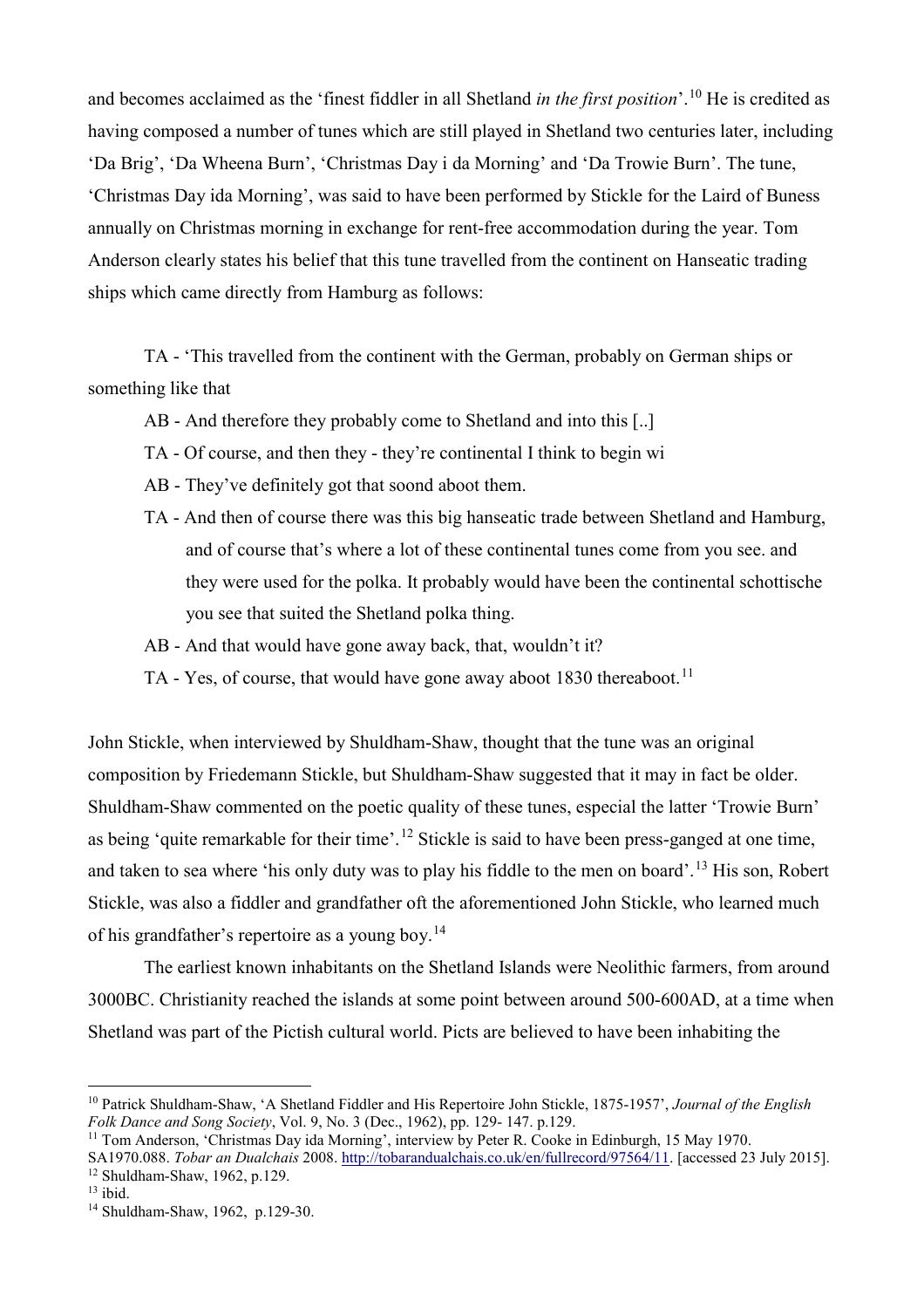islands immediately before the Viking invasions in *c*800AD.[15](#page-4-0) From this time until the transferal of ownership to Scotland in 1469, Norn was the spoken language of Shetland. After Shetland became part of Scotland, Norn was gradually replaced by the Shetland dialect of Scots, which is spoken in the islands to this day.<sup>[16](#page-4-1)</sup> The islands formed part of the Scandinavian Empire until 1468 when they were presented to Scotland by Denmark as part of a marriage treaty. Because of this shared history, and also because of the high volume of seasonal workers from around the North Sea fringes who visited Shetland, not to mention the many Shetland men who travelled across the North Atlantic in the fishing and whaling industries, the islands share strong cultural and occupational links with Scotland, Scandinavia, the Arctic, and Northern Europe.

Primarily members of a fisher society, Shetland men traditionally held occupations within fishing and related industries during the summer months while their wives worked the crofts in their absence. The fishing and whaling industries enabled a culture of exchange between Shetlanders and other workers from the North Atlantic and North Sea fringes, and music was an integral aspect in these exchanges. Indeed, a number of well-known Shetland fiddlers of the nineteenth and twentieth century, including Gibble Gray (1909-1989) from the island of Unst and Bobby Peterson (1916-??) from Tingwall, spent their working lives at sea and often took their fiddles with them onboard ships.<sup>[17](#page-4-2)</sup> Shetland's location, at the crossroads of the North Sea and Atlantic Ocean, has also placed the islands as a stopping-off point for many seafarers, particularly merchant seamen, fishermen, and herring industry workers from Scotland and Northern Europe including the aforementioned Freidemann Von Stickle. Men arrived with their own song and tune repertoire, adding to the richness and variety of the musical tradition already present. Indeed, it was the Hanseatic traders who are believed to have introduced the modern-day violin to Shetland in around 1700, and this remained the primary musical instrument in use in the islands (indeed, Cooke describes Shetland as a 'single-instrument society') until the outbreak of the First World War and the intrduction of pianos, guitars, and melodeons.[18](#page-4-3) Previous to the introduction of the violin, a one-stringed bowed instrument called the *gue* is believed to have been played by Shetlanders. It was mentioned by A. E. Edmunstone in his book, *Zetland,* published in 1809, and quoted by Otto Andersson in 1970 as follows:

 $\overline{a}$ 

<span id="page-4-3"></span>[music.com/prominent\\_artists/artists\\_of\\_the\\_past/gibby\\_gray/](http://www.shetland-music.com/prominent_artists/artists_of_the_past/gibby_gray/) [accessed 25 July 2015]; Peter Cooke, *The Fiddle Tradition of the Shetland Islands* (Cambridge: Cambridge University Press, 1986), p.15. <sup>18</sup> Cooke, 1986, p.12.

<span id="page-4-1"></span><span id="page-4-0"></span><sup>15</sup> 'History', *Shetland: Pride of Place* (2015[\) http://www.shetland.org/about/history](http://www.shetland.org/about/history) [accessed 29 July 2015]. <sup>16</sup> Anne Sinclair, 'Song in Shetland: A Personal Perspective', *The Bottle Imp* Issue 9 (May 2011). <http://www.arts.gla.ac.uk/ScotLit/ASLS/SWE/TBI/TBIIssue9/Sinclair.html> [accessed 28 July 2015].

<span id="page-4-2"></span><sup>17</sup> Anon, 'Gibby Gray', *Shetland Music* (2006) [http://www.shetland-](http://www.shetland-music.com/prominent_artists/artists_of_the_past/gibby_gray/)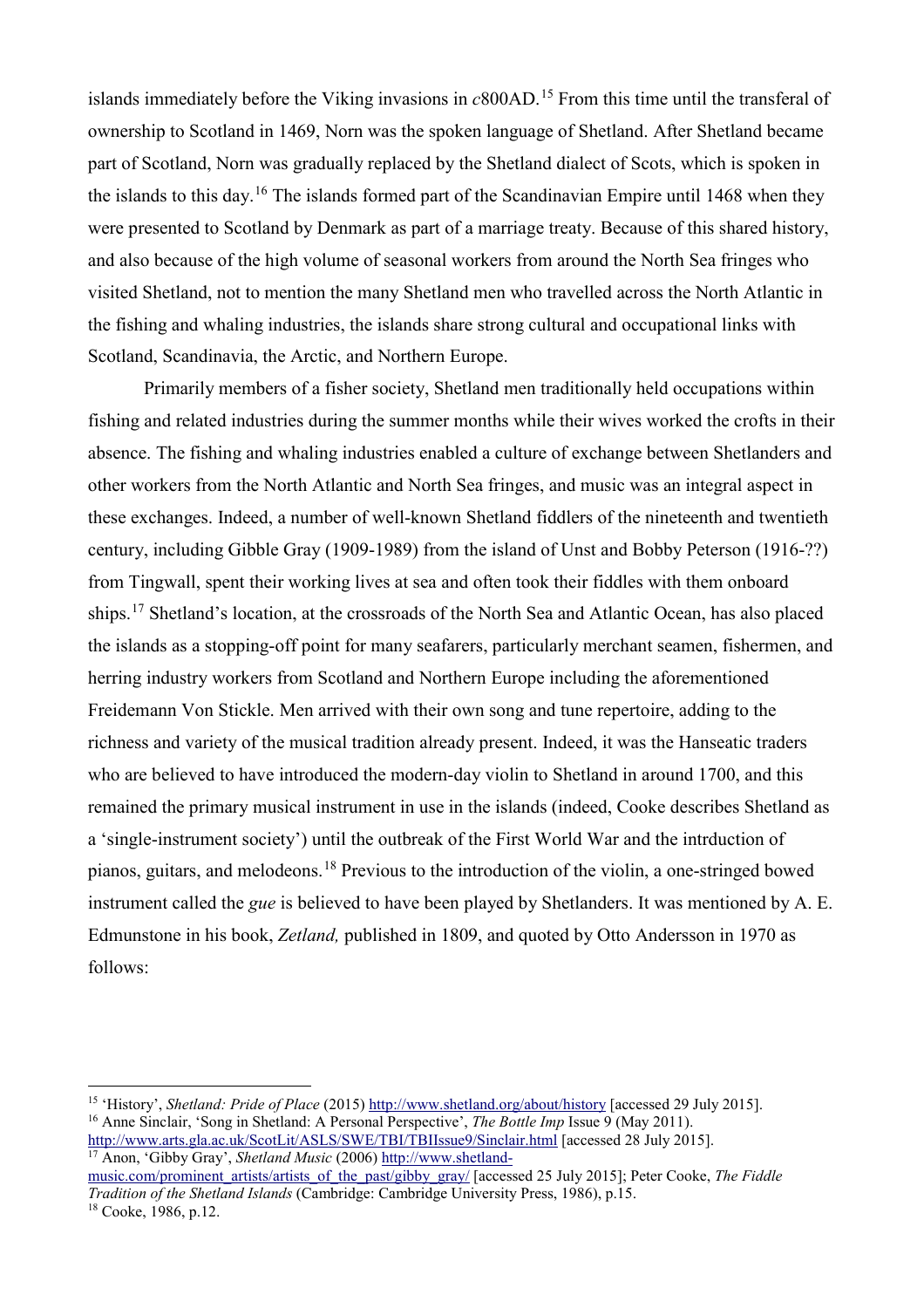Before violins were introduced, the musicians performed with an instrument called a gue, which appears to have had some similarity to a violin, but had only two strings of horse-hair and was played upon in the same manner as a violoncello.<sup>[19](#page-5-0)</sup>

This instrument, considered by Andersson to be a bowed harp with similarities to the *Haar-Gie* from Norway, and the '*harp, giga* and *fi∂la* of the Northern singers and sagas', thus links the islands musico-historically with Scandinavia and Iceland.<sup>[20](#page-5-1)</sup> The Inuit, too, constructed similar instruments called *Tautiruut*, which have been found in the vicinity of fur trade posts across the Arctic. Arima and Einarsson draw parallels between these instruments and the Icelandic *fi∂la* as well as the Shetland *gue*, suggesting that the contact made through Orcadian workers in the Hudson's Bay Company, who in all likelihood (although it is not recorded) had their own version of the Norse instrument, resulted in a culture of exchange whereby Inuit may have made copies of these instruments still in use in the eighteenth century.<sup>[21](#page-5-2)</sup>

**The Unst Boat Song**

 $\ddot{\phantom{a}}$ 

<span id="page-5-0"></span><sup>19</sup> A. E. Edmunstone, in his book *Zetland* (1809), quoted by Otto Andersson in 'The Bowed Harp of Trondheim Cathedral and Related Instruments in East and West', *The Galpin Society* Journal*,* Vol. 23 (Aug., 1970), pp. 4-34, p.20 <sup>20</sup> Andersson, p.22

<span id="page-5-2"></span><span id="page-5-1"></span><sup>&</sup>lt;sup>21</sup> For more information on the *Tautiruut*, see E. Y. Arima and Magnús Einarsson, 'Whence and When the 'Eskimo' Fiddle'?, *Folk* Vol. 18, 1976, pp. 23-40.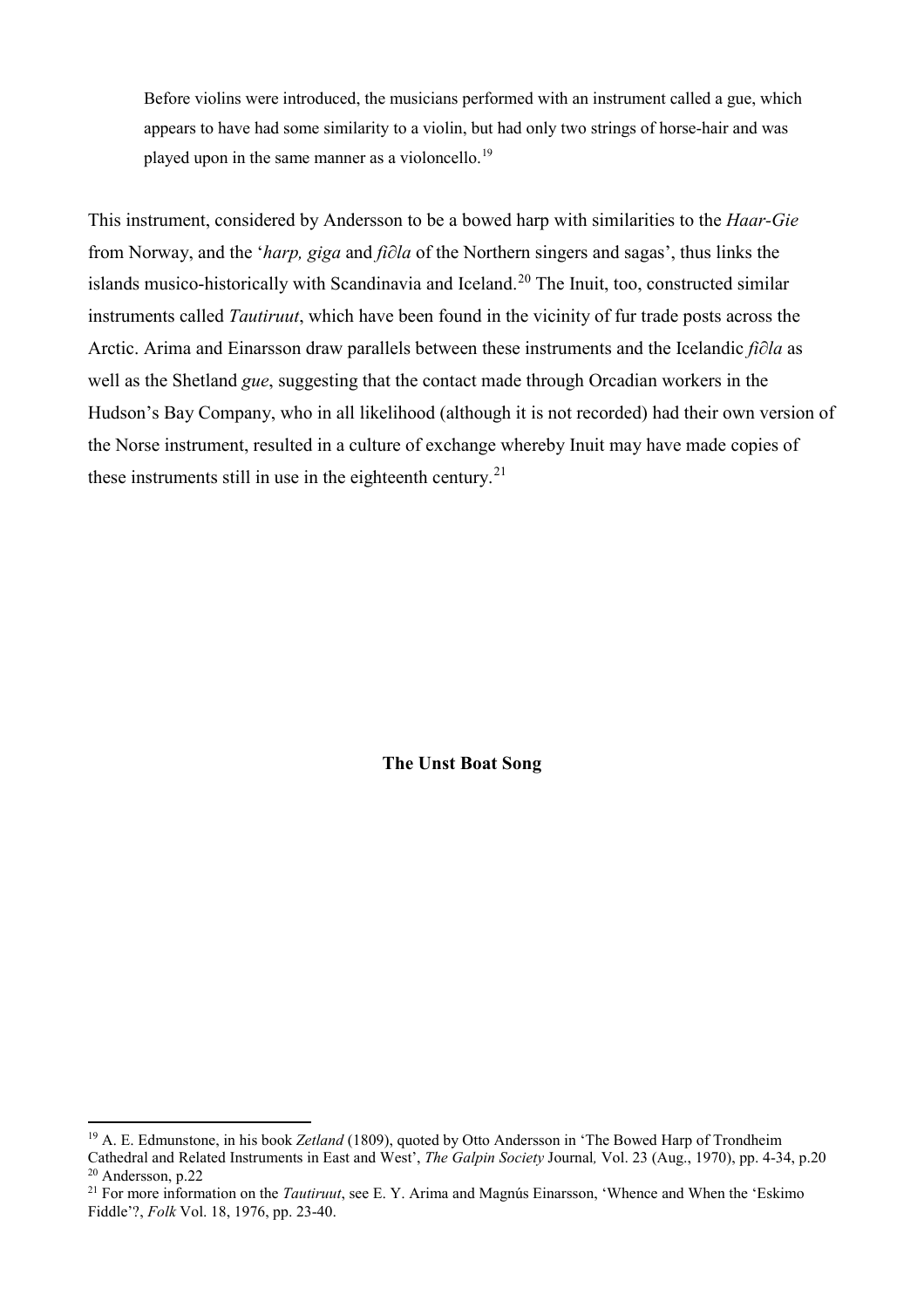| Starka virna vestalie          | Strong wind from the west'ard               |
|--------------------------------|---------------------------------------------|
| Obadeea, obadeea               | Trouble, trouble                            |
| Starka virna vestalie          | Strong wind from the west'ard               |
| Obadeea moynie                 | Trouble our men                             |
| Stala, stoita, stonga raer     | Put in order and support the mast and yards |
| O whit says du de bunshka baer | Do you think the boat will carry her sail   |
| O whit says du de bunshka baer | Do you think the boat will carry her sail   |
| Litra maevi drengie.           | I am pleased with that boys.                |
| Saina papa wara,               | Bless us, our Father,                       |
| Obadeea, obadeea               | Trouble, trouble                            |
| Saina papa wara,               | Bless us, our Father,                       |
| Obadeea monye.                 | Trouble our men.                            |
|                                |                                             |
|                                |                                             |
|                                |                                             |

The Shetlanders' long association with the sea is illustrated in the lyrics of the oldest song in the Shetland repertoire, The Unst Boat Song. It is in the Norn, an extinct north Germanic language, which was the everyday language of many Shetlanders until the mid-eighteenth century.<sup>[22](#page-6-0)</sup> It is also one of only two traditional songs that originated in Shetland and still retains Norn words, the other being the refrain of the *King Orfeo* ballad.[23](#page-6-1) The Unst Boat Song was first collected on the island of Unst in the late nineteenth century by Jacob Jacobson from the singing of J.J. Stickle, a member of the same aforementioned fiddle-playing Stickle family, and transcribed by Jacobson's colleague, William Ratter.<sup>[24](#page-6-2)</sup> An indicator of Shetland's earliest nautical world, the song tells of a mounting westerly gale and the sailors' efforts to secure the sails and rigging while their families pray onshore for their safety. Although the song has been described as a lullaby or ballad, it was most likely sung as a prayer for safety. Unfortunately only two or three verses remain, but it is obvious that this is a fragment of a much longer ballad.[25](#page-6-3) It may also have been one of the Norn 'visicks' (old songs or ballads) which were witnessed in 1774 as accompaniments to circle dances in Unst, but by the end of that century had almost totally dissapeared

# **Tunes from Afar: The Arctic Whaling Industry**

We have already seen the influence of Hanseatic traders on the Shetland fiddle tradition, through the remarkable arrival of Freidamann Von Stickle on Unst in the late 1700s, not to mention the

<span id="page-6-0"></span> $22$  E. Y. Arima and Magnús Einarsson, p.36.

<span id="page-6-1"></span><sup>&</sup>lt;sup>23</sup> For more information, see Kitty Anderson, 'King Orfeo', recored by Francis Collinson in Lerwick, September 1959. SA1955.145. *Tobar an Dualchais* (2008)<http://tobarandualchais.co.uk/en/fullrecord/47965/1> [accessed 1 August 2015]. <sup>24</sup> Ratter 1951.

<span id="page-6-3"></span><span id="page-6-2"></span><sup>&</sup>lt;sup>25</sup>; Kitty Anderson, 'Unst Boat Song', recorded by Francis Collinson in Lerwick, September 1959. SA1955.145.1. *Tobar an Dualchais* (2008) <http://tobarandualchais.co.uk/en/fullrecord/47851/373> [accessed 23 July 2015].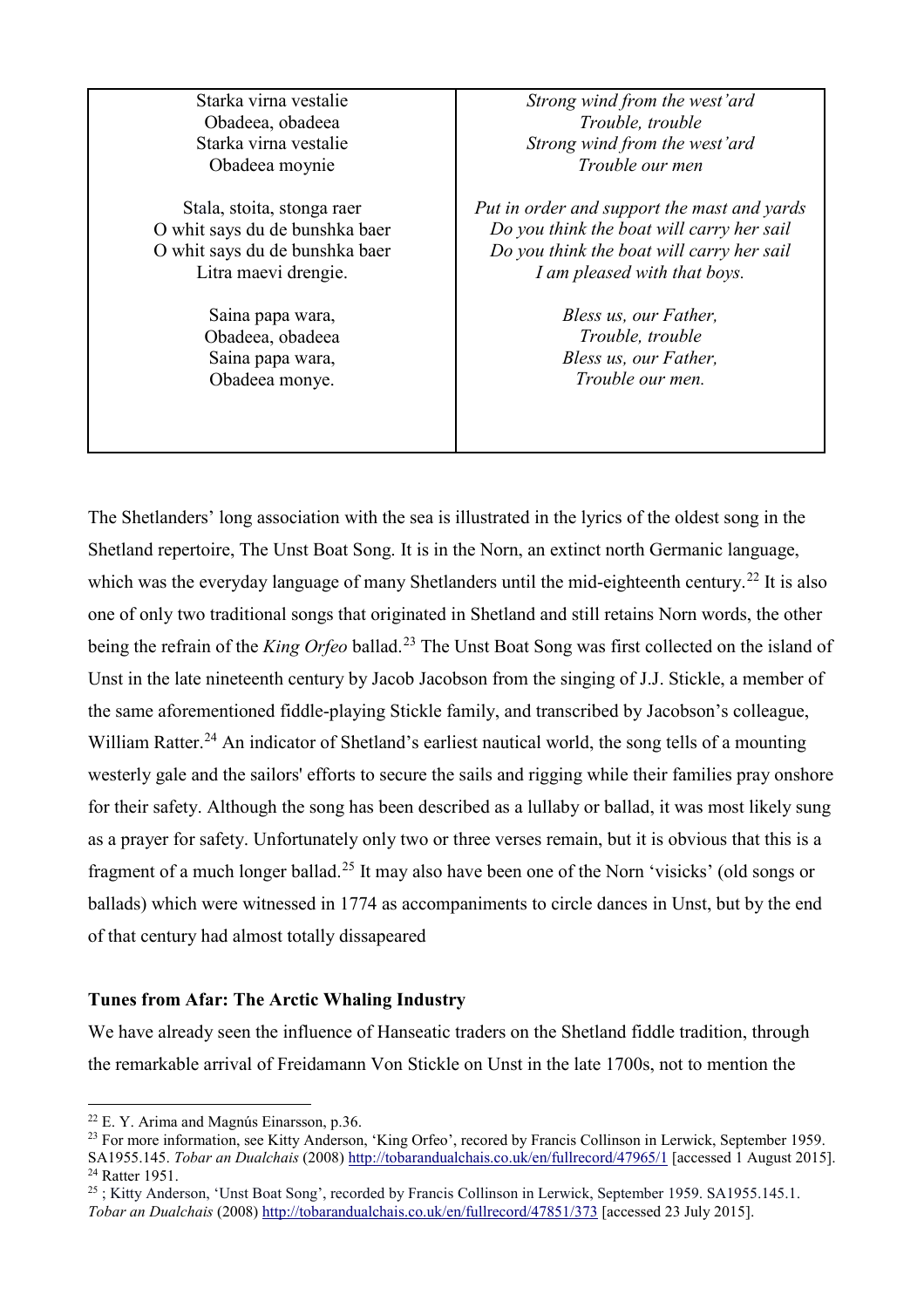introduction of the actual instrument, the modern-day violin, in around  $1700<sup>26</sup>$  $1700<sup>26</sup>$  $1700<sup>26</sup>$  There has been some speculation among scholars as to the origins of certain tunes in the Shetland repertoire, and similarities have been drawn between traditional Shetland tunes and dances, and others from around the North Atlantic and North Sea rim. For example, Shuldham-Shaw asserts that the traditional tune, 'Auld Swaara', which he collected from the playing of John Stickle, is Norse in origin, continuing that 'this type of tune makes far more impact on Norwegian listeners than British'.<sup>[27](#page-7-1)</sup> 'Da Flooer o Taft', another tune collected by Shuldham-Shaw from the playing of J. J. Stickle, has, according to Shuldham-Shaw, an 'undoubted likeness to the tune for the Danish dance "Syvspring", the dance at one time known commonly across North-West Europe and called 'Seven Jumps' in England.[28](#page-7-2) In my own experience as a fieldworker in the sub-arctic region of Canada, my playing of the Shetland tune 'Wullafjord' (also discussed in depth later in this article) to Cree fiddle players in the town of Moose Factory, northern Ontario, immediately gave rise to the response that the tune sounded like an Inuit melody. After some research into the James Bay repertoire, I also came across the tune 'Log Cabin', written by fiddler James Stewart of Chisasibi, which bears notable similarities to 'Wullafjord' in terms of phrasing and structure. **[transcriptions - Wullafjord and Log Cabin]** 

The Arctic whaling industry commenced in the early 1700s and continued until the early twentieth century. It was common practice for whaling companies to hire extra crew in Lerwick, the last port of call for many British ships before continuing their journeys westwards toward the whaling grounds. Many Shetland crew members played the fiddle and were popular additions to ships as they could double up as entertainers, and this tradition of carrying a fiddler onboard ships continued into the early twentieth century when the Arctic whaling came to an end.<sup>[29](#page-7-3)</sup> Evidence of the abundance of fiddle players in the whaling industry can be seen in frequent acknowledgements of the purchase of fiddle strings recorded in whale company ledgers such as those of the Lerwickbased Hay and Company, and various copies of these documents can be found in the Shetland archives in Lerwick.<sup>[30](#page-7-4)</sup> From the eighteenth to the twentieth century, the fiddle was the main instrument being played among Shetlanders. It was hugely popular among islanders and, by the early 1800s, it was reported that one in ten Shetlanders could play the instrument.<sup>[31](#page-7-5)</sup>

In the Arctic fringes during the time of the whaling industry, Shetland men mixed regularly with Scottish, Scandinavian, and Danish crew members, and in particular the indigenous Inuit population. In addition to songs, there was a lively exchange of tunes and the Arctic whaling

 $\overline{a}$ 

<span id="page-7-0"></span><sup>26</sup> Cooke, 1986, pp.1-2.

<span id="page-7-1"></span><sup>&</sup>lt;sup>27</sup> Shuldham-Shaw, 1962, p.132<br><sup>28</sup> Shuldham-Shaw, 1962, p.134.

<span id="page-7-2"></span>

<span id="page-7-3"></span><sup>&</sup>lt;sup>29</sup> L. G. Johnson, 'Lawrence Williamson of Mid Yell, Lerwick', 1971, p.125, quoted in Cooke, 1986, p.12. <sup>30</sup> The Shetland Archives are situated in The Shetland Museum, Lerwick.

<span id="page-7-4"></span>

<span id="page-7-5"></span><sup>&</sup>lt;sup>31</sup> Arthur Edmonstone quoted in Peter Cooke, 'Notes and Comments: The Fiddle in Shetland Society', (London: Royal Musical Association, 1976), p. 69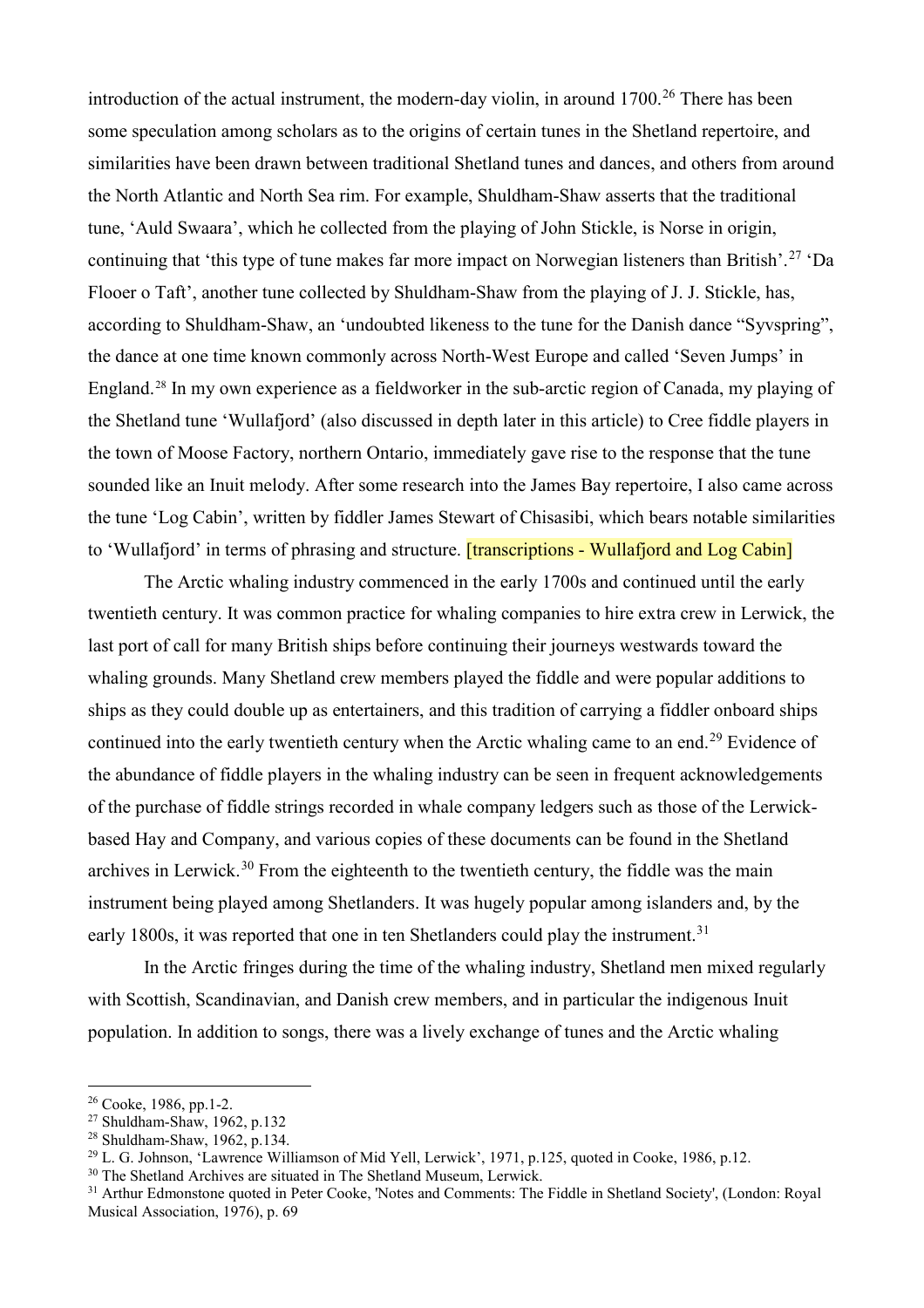became known as a great source of music for Shetlanders, Scandinavians, Europeans, and Inuit alike.[32](#page-8-0) It was considerably influential to the musical world of the Inuit who mixed with the whalers, and spurred on a whole new musical and dance genre for the indigenous populations based on fiddling, and later button box player, and dancing. Before European contact, Inuit in the Polar regions had a musical tradition of throat singing and drum dance, described by John Lehr as 'a unique repertoire of songs and dances that in their lyrical content and instrumentation reflected an intimate relationship with the arctic environment'.<sup>[33](#page-8-1)</sup> However, accordion to ethnomusicologist Maia Lutz, who conducted fieldwork in Pangnirtung, Baffin Island in 1973-4, 'The impact of Western civilization on the rest of the world is nowhere exhibited more clearly than in the Arctic'.<sup>[34](#page-8-2)</sup> Whalers became all-encompassing in Eskimo society and the Inuit quickly abandoned many of their own traditional ways, including musical traditions, and took on the ways of the whalers. The whalers became known to the Inuit as the 'Arctic postmen' because they would bring a variety of goods with them, including musical instruments, each time they returned.<sup>[35](#page-8-3)</sup> In terms of oral history, a wealth of material has been collected relating to this time period, including Dorothy Harley Eber's, influential publication, *When the Whalers were Up North*, and Flora Beardy and Robert Coutts *Voices from Hudson Bay: Cree Stories from York Factory*, which relates in particularly to the fur trade era.[36](#page-8-4) Ethnomusicological research is thinner and consists mainly of fieldwork conducted in the late twentieth century by the aforementioned Maia Lutz and Jim Hiscott who wrote about his experience of accordion playing in Repulse Bay in 1996.<sup>[37](#page-8-5)</sup>

Some of the pieces learned by Shetlanders during this time are described in Shetland as 'whaling' tunes, tunes believed to have been learned from whalers or composed aboard whaling ships. Common tunes played at this time included Scottish tunes 'Soldier's Joy', 'Deil Amang the Tailors' and 'The Flowers of Edinburgh'.<sup>[38](#page-8-6)</sup> There was also a tune which entered the Shetland repertoire called 'Souters of Saltry', named after a Scotsman living in a place called Saltry in Alaska and perhaps written by a Shetlander involved in the fur trade there.<sup>[39](#page-8-7)</sup> One of the most

<span id="page-8-0"></span><sup>&</sup>lt;sup>32</sup> James Laurenson, 'Popular Shetland Tunes; Scottish Tunes Introduced through Whaling Contacts', recorded by Peter R. Cooke in Fetlar, 31 May 1971. SA1972.102. *Tobar an Dualchais* 2008.

<http://tobarandualchais.co.uk/en/fullrecord/77463/903> [accessed 28 July 2015].

<span id="page-8-1"></span><sup>33</sup> John Lehr, Jeff Tabvahtah, and Julie Bartlett, "Identity and Environment in Contemporary Inuit Music", *Prairie Perspectives* Vol 07 (2004), pp.11-20, p.11.

<span id="page-8-2"></span><sup>&</sup>lt;sup>34</sup> Maija M. Lutz, 'Music of the Sea Come Ashore: Whaling Music in Eskimo Society', unpublished conference paper (Mystic Seaport Museum Second Annual Symposium on Traditional Music of the Sea, 30-31 May 1981).

<sup>&</sup>lt;sup>35</sup> Dorothy Harley Eber, *When The Whalers were Up North* (Oklahoma: Univeristy of Oklahoma Press, 1989), p. xvii.

<span id="page-8-4"></span><span id="page-8-3"></span><sup>36</sup> Eber (1989); Robert Coutts and Flora Beardy, eds. *Voices from Hudson Bay: Cree Stories from York Factory* (Montreal & Kingston, London, Ithaca: McGill-Queen's University Press, 1996).

<span id="page-8-5"></span><sup>37</sup> For more information see Lutz (1981) and Jim Hiscott, 'Inuit Accordion Music - A Better Kept Secret', *Bulletin de* 

<span id="page-8-7"></span><span id="page-8-6"></span><sup>&</sup>lt;sup>38</sup> James Laurenson, 1971.<br><sup>39</sup> Andrew Poleson, 'Souters of Saltry/Da Scalloway Lasses/O'er Bogie/The Bottom of the Punch Bowl', recorded by Peter Cooke in Nesting, 12 June 1971. SA1971.220.

<http://www.tobarandualchais.co.uk/gd/fullrecord/100414/1;jsessionid=F07CC2FFE7BF7BBCA080743CEEA29FAE> [accessed 29 July 2015].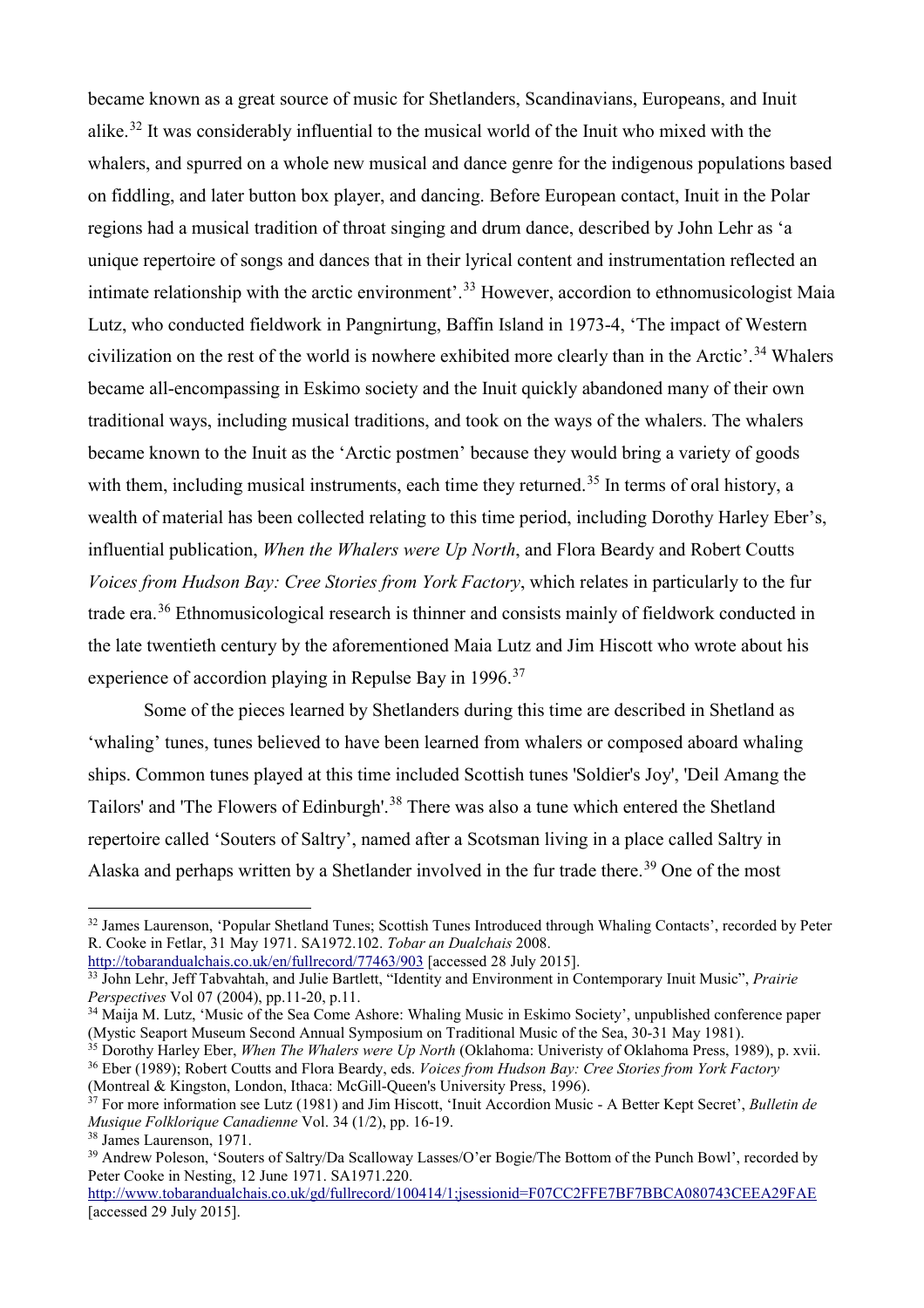popular tunes for dancing the Shetland reel was the tune, 'Merry Boys o' Greenland, described as a 'whaling reel' and with possible musical links to Terchelling Island, on the Frisian Islands, where ethnomusicologist Peter Cooke notes 'Rielen', a tune with a similar second turning, which was collected there by ethnomusicologist Jaap Kunst.<sup>[40](#page-9-0)</sup> The tune later was used as the inspiration for a song about the Greenland whaling, from the perspective of a Shetlanders, written by naturalist and musician Bobby Tulloch from the island of Yell in the mid-late twentieth century. The words were as follows:

# **Da Merry Boys O Greenland[41](#page-9-1)**

Da news is spreadin trowe da toon: A ship is lyin in Bressa Soond. Tell da boys shö's nortward boond Ta hunt da whale in Greenland. A'll get me sea böts fae da laft, Rub wi oil until dey're saft, Get wird ta Lowrie ower at Taft Ta pack his bag fir Greenland

*Up aloft an set da sail, Hingin on wi teeth an nail; We're goin nort ta hunt da whale, Da Merry Boys o Greenland.*

Dir plenty paets ta pit you by, Plenty maet ta feed da kye; Da wind is fair, da mön is high; We sail da moarn fir Greenland. Da night we'll gadder fir a foy, So tune du up da fiddle, joy. He'll come back a man at goes a boy Ta hunt da whale at Greenland.

*chorus*

Da boats ir oon: we tak wir place, Caald sweat apon wir face; Da fecht is on - hit's dem or wis, Nae quarter, boys, in Greenland. "Dere shö blows," we hear da cry. Waters tresh an lances fly; Fir wis ta live a whale maan die Ita da sea o Greenland.

# *chorus*

We hunt an shaste, we fecht an slay Fae Davis Strait ta Baffin Bay Trow aa da endless Arctic day Aroond da shores o Greenland. Bit happy is da day at last; Da holds ir foo, an aa made fast Afore da Winter's icy blast Can freeze da seas o Greenland.

chorus

In the following extract, Robert Bairnson explains how the two reels, 'Oliver Jack' (sometimes also known as 'Ollefjord Jack')<sup>[42](#page-9-2)</sup> and 'Wullafjord', were picked up during whaling trips, when Shetlanders joined boats from the mainland bound for Greenland and the Davis Straits.

 $\ddot{\phantom{a}}$ 

<sup>40</sup> James Laurenson, 1971; Cooke, 1986, p.64-5.

<span id="page-9-1"></span><span id="page-9-0"></span><sup>41</sup> Bobby Tulloch, 'Da Merry Boys O Greenland', in *Da Sangs At A'll Sing Ta Dee,* edited by T. A. Robertson and M. Robertson,(Lerwick: Shetland Folk Society, 2013), pp.54-5.

<span id="page-9-2"></span><sup>42</sup> Cooke, 1986, p.139.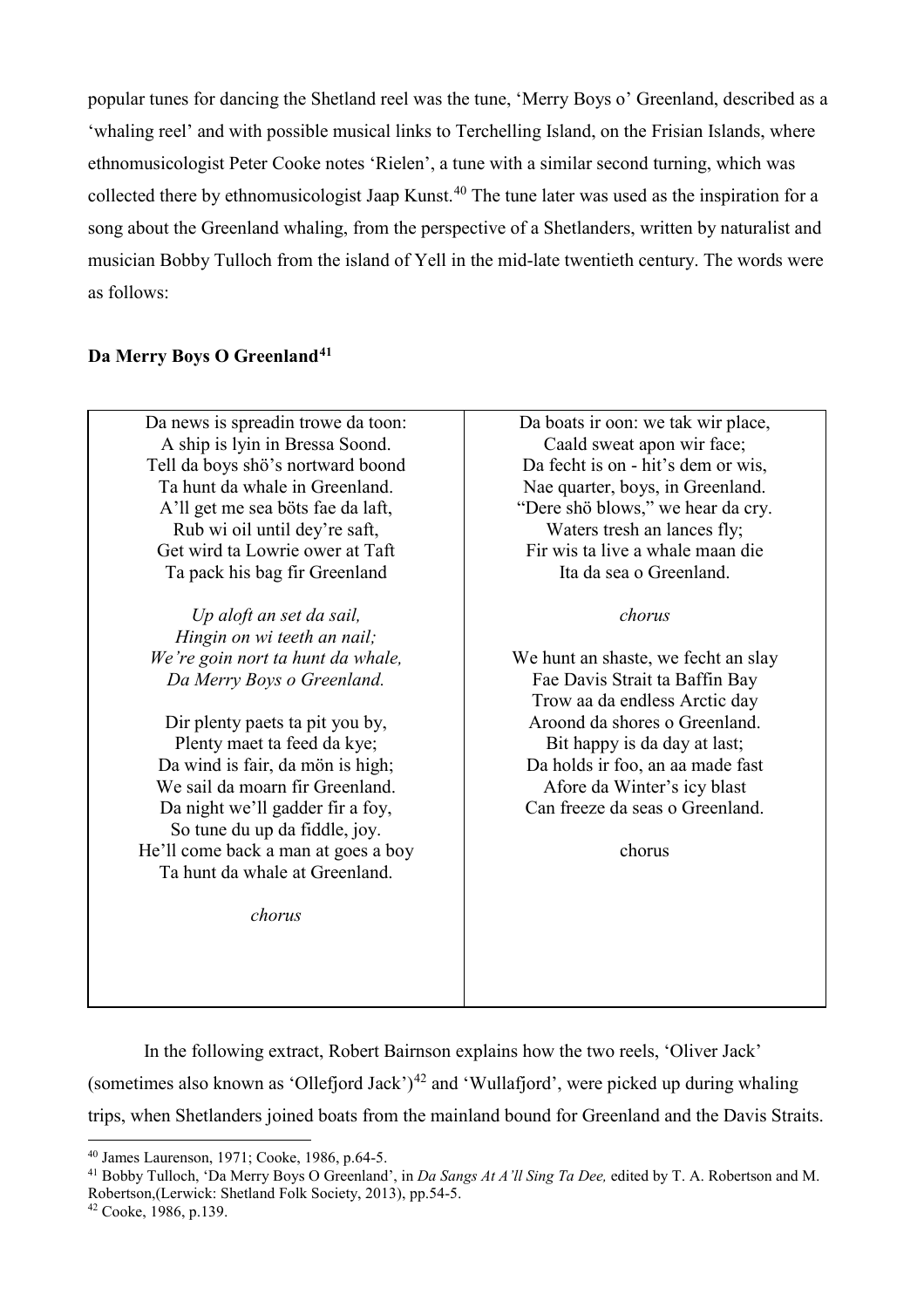'Ollefjord' may refer to Olderfjord, a coastal village in the very northern part of Norway, in Porsanger, a municipality in Finnmark County.

There's two tunes. They call them the Greenland tunes. In olden times, some of the Shetland men went away to the whaling fishing in Greenland about the Davis Straits and way up in the Nor-Wast. Nova Scotia and like that. And they always carried a fiddler. Sometimes when that Shetland man came off the voyage, they were playing tunes and nobody really knew whether they composed them on the voyage, or had they heard them played somewhere a way out there, because the same tunes is been heard played in Nova Scotia and [St.] John's and aa like that. Well, the name of the first one is Oliver Jack. Another one is Wullafjord.

Wullafjord. I can't spell it, but it's a sort of a Norse or Norwegian or something.. but I suppose they just call them the Greenland tunes.<sup>43</sup>

The latter tune, 'Wullafjord' was introduced to the Shetland repertoire by fiddler, Bobby Peterson, after one such voyage to the Davis Straits. Considered a Shetland tune, it became so popular that it is now not only in the Shetland repertoire, but played by fiddlers throughout the British Isles and globally. Born in *c*1886, Peterson had been a deckhand on an Arctic whaling ship in the early twentieth century and had at one time been shipwrecked in the Arctic. He had played the fiddle from a young age, performing at weddings whilst at home, and took his instrument with him whilst working in the whaling industry, first to the Davis Straits and later to South Georgia. He often played music in the mess room with other men from Shetland, Scotland (particularly Dundee), England, and Norway, and his son, also Bobby Peterson, believed that much of his father's repertoire had come from the whaling days as he explains in the following extract of an interview with Peter Cooke:

P.C. Did he ever pick up and Norwegian tunes?

B.P. No, but he picked up a lot of - fae further afield, you know, like away up when

they were in the Davis Straits - and aroond that quarter you see. they used to - you ken get tunes. A lot of them they reckon come, came fae there.

P.C. Are there any that you mind?

B.P. Ah, I can't say. As I say, he had so many, you understand, and of course this same tune that I played first - this Wullafjord, I think that was picked up.<sup>44</sup>

 $\ddot{\phantom{a}}$ 

<span id="page-10-0"></span><sup>43</sup> Robert Bairnson, 'Oliver Jack/Willafjord', recorded by Prof. Tadaaki Miyake in Southvoe, Dunrossness on 14 December 1972. SA1972.240. *Tobar an Dualchais* 2008[. http://tobarandualchais.co.uk/en/fullrecord/50889/945](http://tobarandualchais.co.uk/en/fullrecord/50889/945) [accessed 28 July 2015].

<span id="page-10-1"></span> $44$  Cooke, 1986, p.16.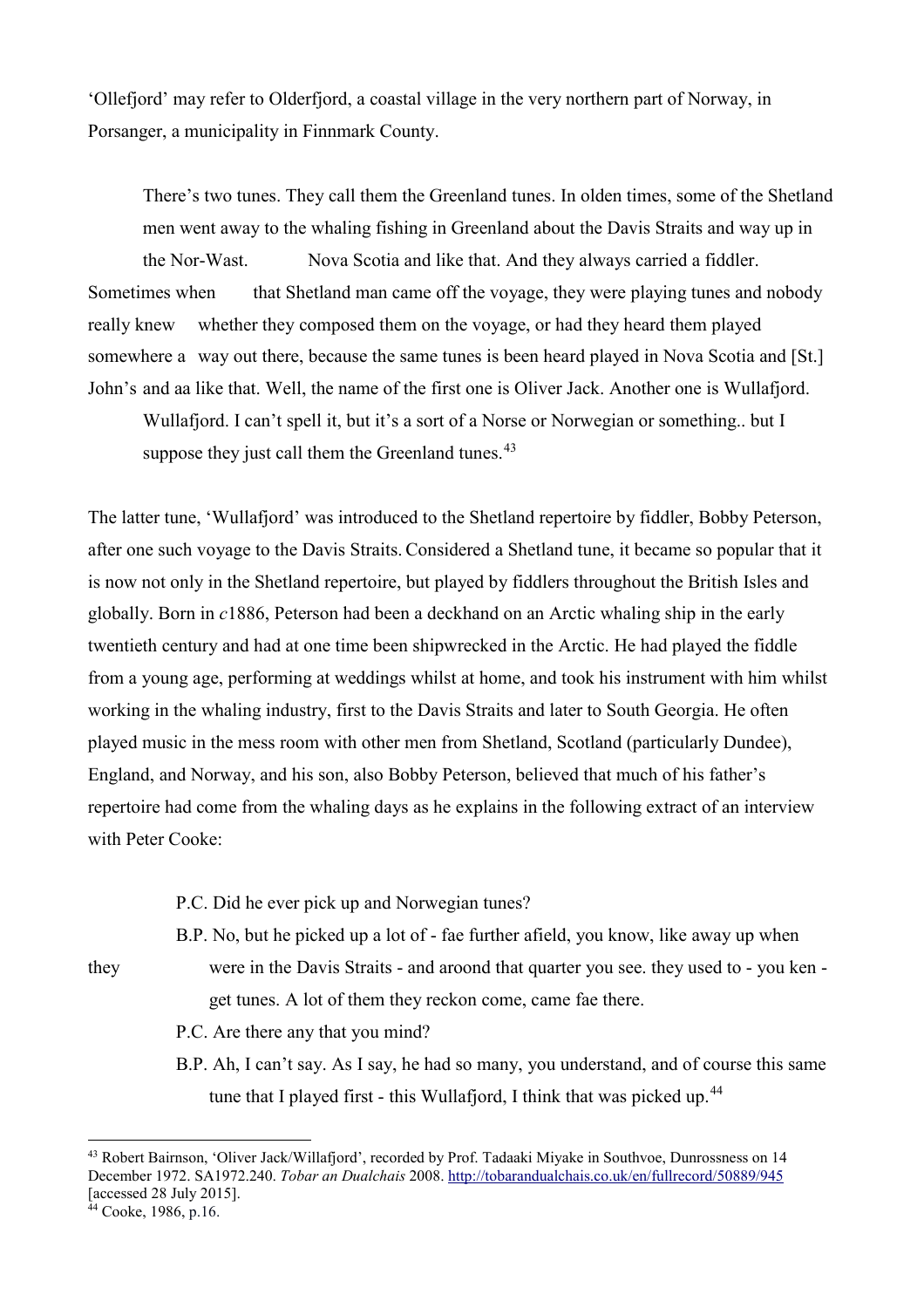#### [Ollefjord jack and Willafjord transcriptions]

 $\ddot{\phantom{a}}$ 

Laurence Williamson of Yell writes with regards to the fiddlers that:

Each Greenland ship used to carry a fiddler, sometimes a Southerner, sometimes a Shetlander, to play to the men while at work to enliven them. And sometimes the fiddlers from several ships would meet and try their skill. And I think I have heard of a Shetland fiddler competing with the Dutch from a buss or ship. No wonder that tunes are so abundant. Several of them are fairy tunes, and are likely very old; many are of Norse origin and many Scotch; and many of them must have been learned from the sources indicated above. There is even a Yaki, i.e. Eskimo tune.<sup>[45](#page-11-0)</sup>

These 'Yakki' tunes were believed at the time to have been learned from Inuit musicians. While Cooke suggests in his 1986 ethnography that these tunes have been totally forgotten, there are two recorded tunes which have been attributed to this category.<sup>[46](#page-11-1)</sup> These are the reel, 'Hjogrovoltar' and the listening tune, 'Da Greenland Man's Tune', which were recorded on the island of Fetlar. [Hjogrovoltar and Greenland Man transcriptions] Both tunes were suggested to have originally had Inuit words to them.[47](#page-11-2) While in Shetland, 'Yakki' tunes are considered most likely to have been composed by whalers who were too modest to claim authorship (with the assumption that the Inuit had no fiddle tradition of their own at that time), I would like to suggest that this was not necessarily the case.<sup>[48](#page-11-3)</sup> Hudson's Bay Company journals from across the Arctic and Subarctic dating back to the late 1700s show a vibrant tradition of music and dancing ashore, and there are a number of references to Inuit and Cree fiddlers and melodeon players in areas where whalers and fur traders visited. The modern day violin has been played on the west coast of James Bay for nearly as long as it has been played in the Shetland Islands, the earliest reference to fiddling and dancing being in

<span id="page-11-2"></span><sup>47</sup> James Laurenson, 'Hjogrovoltar', recorded in 1959. SA1959.087.091. *Tobar an Dualchais* 2008. <http://www.tobarandualchais.co.uk/gd/fullrecord/98439/1;jsessionid=76CEC895E705A038624C07C59F89416D>

<span id="page-11-1"></span><span id="page-11-0"></span><sup>&</sup>lt;sup>45</sup> L. G. Johnson, 'Lawrence Williamson of Mid Yell, Lerwick', 1971, p.125, quoted in Cooke, 1986, p.12.  $46$  Cooke. Yakki is also the name given to the now extinct herding and guard dog from Greenland which was kept by Shetland whalers during their time in the Arctic and were brought back to Shetland and interbred with Shetland sheepdogs. See Stanley Coren, 'The President and the Sheltie', *Psychology Today,* 17 October 2012. <https://www.psychologytoday.com/blog/canine-corner/201210/the-president-and-the-sheltie> [accessed 22 June 2015].

<sup>[</sup>accessed 29 July 2015]; Tom Anderson and Pamela Swing, *Hand Me Doon Da Fiddle.* 2nd edn (Stirling: Department of Continuing Education, University of Stirling, 1981), p.27.

<span id="page-11-3"></span><sup>48</sup> Cooke, 1986, p.50. Please see Charlie Simpson (2006) where he writes of the Inuit connection, 'These tunes, like the 'Trowie tunes' said to be learnt from contact with Shetland's population of trows - little people who dwelt in the misty hills - are more likely to be the efforts of modest composers on whaling ships, for the Inuit had no music or dance tradition at this time.'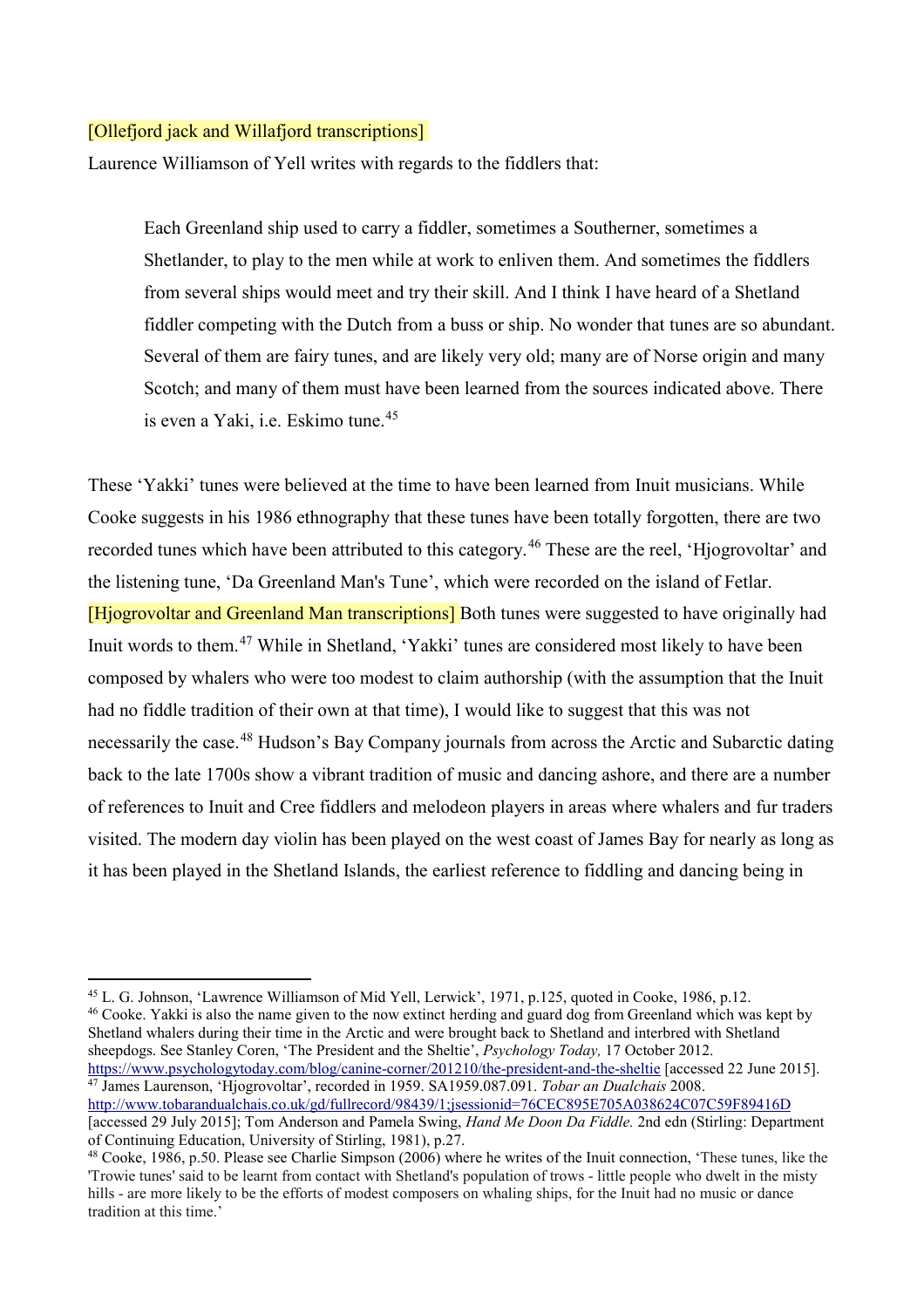17[49](#page-12-0), only around half a century following the introduction of the violin to Shetland.<sup>49</sup> There are also numerous references to indigenous women dancing with male whalers and fur traders, and indigenous men accompanying fiddlers on drum and later fiddling themselves.<sup>[50](#page-12-1)</sup> As most dances were couples' dances, it was common for aboriginal women to be invited to dances, and they became adept in their knowledge of European dance customs.<sup>[51](#page-12-2)</sup> Laxer, who has researched in depth the introduction of European instruments and dancing to Northern Canada by Arctic fur traders, who often operated in the same areas as whalers, expands by suggesting:

Dances seem to have been optimal social situations for bridging racial, linguistic and class divisions, and indeed served as one of the few contexts when the rivalry between the trading companies was put aside. $52$ 

The fiddle music in James Bay was suggested by ethnomusicologist Lynn Whidden to have been a 'language of exchange' between fur traders and the Cree population living there, and this is likely to have been the case across the Arctic and Subarctic.<sup>[53](#page-12-4)</sup> Laxer also writes of the music as a means of bridging the cultural and linguistic gap:

By the onset of the 19th century, European musical instruments such as flutes, bagpipes, and particularly violins or *fiddles* had begun making their way along the trading routes to the west and northwest in significant numbers, allowing for European-styled sonic spaces to emerge inside and around the trading posts, while also offering the potential for new combinations of musical traditions that variously bridged divisions of race, language, and class.<sup>[54](#page-12-5)</sup>

Fiddles were relatively easy to acquire in these regions as they were sold in Hudson's Bay Company stores at which indigenous hunters and trappers traded their goods annually. In addition to this, many Scots fur traders married indigenous women and music and dance traditions became integrated into indigenous culture from the early days of the fur trade.

<span id="page-12-2"></span><sup>51</sup> Daniel Laxer, 'Instruments of Change: Music in the Fur Trade and the Arrival of European Instruments into the Canadian West 1760-1821' (University of Toronto, 2011. unpublished paper), p.13.

<span id="page-12-0"></span><sup>49</sup> Anne Lederman, 'Fiddling', *Encyclopedia of Music in Canada* (2010)

<span id="page-12-1"></span>http:/[/www.annelederman.com/EMC\\_article.pdf](http://www.annelederman.com/EMC_article.pdf) [accessed 29 July 2015]. Also see Frances Wilkins, 'The Fiddlers of James Bay: Transatlantic Flows and Musical Indigenization among the James Bay Cree', in *MUSICultures* 40/1: 57-99. 50 For one example, see J. W. Anderson, *Fur Trade Days* (Winnipeg: Hudson's Bay Company Archives, Archives of Manitoba, 1960), E.93/29 fos. 1-296, p. 31. quoted in Wilkins, 2013, p.70.

[http://www.muscan.org/images/docs/laxer\\_compressed.pdf](http://www.muscan.org/images/docs/laxer_compressed.pdf) [accessed 27 July 2015].

<span id="page-12-3"></span> $52$  Laxer, 2011, p.18.

<span id="page-12-4"></span><sup>53</sup> Lynn Whidden, *Essential Song: Three Decades of Northern Cree Music* (Waterloo, ON: Wilfred Laurier University Press, 2007), p.40.

<span id="page-12-5"></span><sup>54</sup> Laxer, 2011, p.3.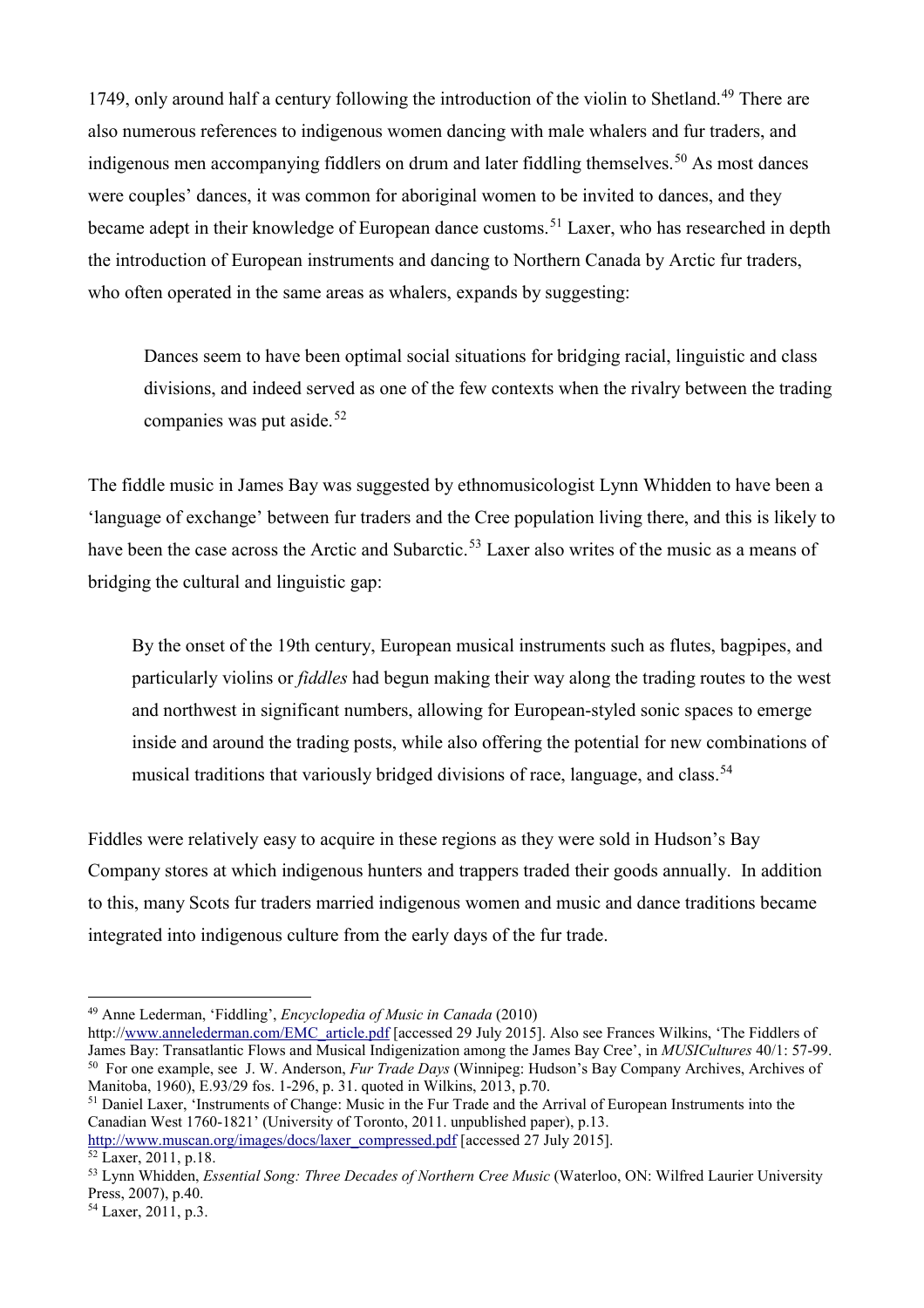It is certainly true that the Inuit picked up the fiddle (and later button box) from Scottish whalers and fur traders, and today there is a vibrant music and dance tradition across the Arctic derived from the musical exchanges of this time period. In fact the Scottish-derived fiddle, accordion, and dance tradition is so deeply ingrained into Inuit culture that it is now described by the Inuit themselves as the traditional music of the Arctic. This music became firmly established during the second half of the nineteenth century when there was regular contact between the whalers and the Inuit through the operation of year-round whaling stations and the employment of Inuit in the whaling industry.<sup>[55](#page-13-0)</sup> So it almost goes without saying that there was an exchange of tunes between the Shetlanders and the Inuit, although it is normally assumed that the exchange went only one way with Inuit fiddlers learning from the Shetlanders. This is illustrated in the following recollection from William Hunter, from the parish of Nesting, who had been aboard the Scotia in 1908-9 on its trip to the Davis Straits.<sup>[56](#page-13-1)</sup> In this story he recalls an occasion when shipmate and fiddler Robbie Leask persuaded him to go ashore in the Davis Straits and hear the Inuit playing Shetland fiddle tunes and performing Shetland dances:

- DH You said you were first time at where was this at? at Greenland?
- WH Davis Straits
- DH Davis Straits, yes. And there were this man that said you would go ashore
- WH Yes
- DH Robbie Leask, is it?
- DH Aye. I asked him where we would get the boat fae the skipper, and I got the boat and we goed oot. As we come ashore we heard a fiddle playing. You see, aa Shetland

tunes. This Robbie was a fiddler you see, his faither was a fiddler. I said til wis, well I see your faither was aboard one of these year. We gaed up and doon this wis the

Eskimos something playing and dancing. So I telt this fiddler that this Leask wis a

 fiddler. So he took the fiddle, he set out and he started to play. It wir a job tae win oot again.

- DH What was it the man said to you? he got his gansey off
- WH Aye, he got his gansey off and he said, 'coola coola coola'
- DH Yes, that means?
- WH That means a wife, you see, come and dance wi me
- DH What was the word for a man?

 $\ddot{\phantom{a}}$ 

<span id="page-13-0"></span><sup>55</sup> Lutz, 1981. p.2.

<span id="page-13-1"></span><sup>&</sup>lt;sup>56</sup> William Hunter was born in 1890s and was described as a crofter. There is no suggestion that he was any relation to the well-known Shetland fiddle players Willie Hunter Snr and Willie Hunter Jr from Lerwick. William Hunter, 'Shetland Tunes and Dances Among the Eskimos', recorded by Dr Albert Hunter in Nesting, 1966. SA1966.124. *Tobar an Dualchais* 2008.<http://tobarandualchais.co.uk/en/fullrecord/27592/625> [accessed 29 July 2015].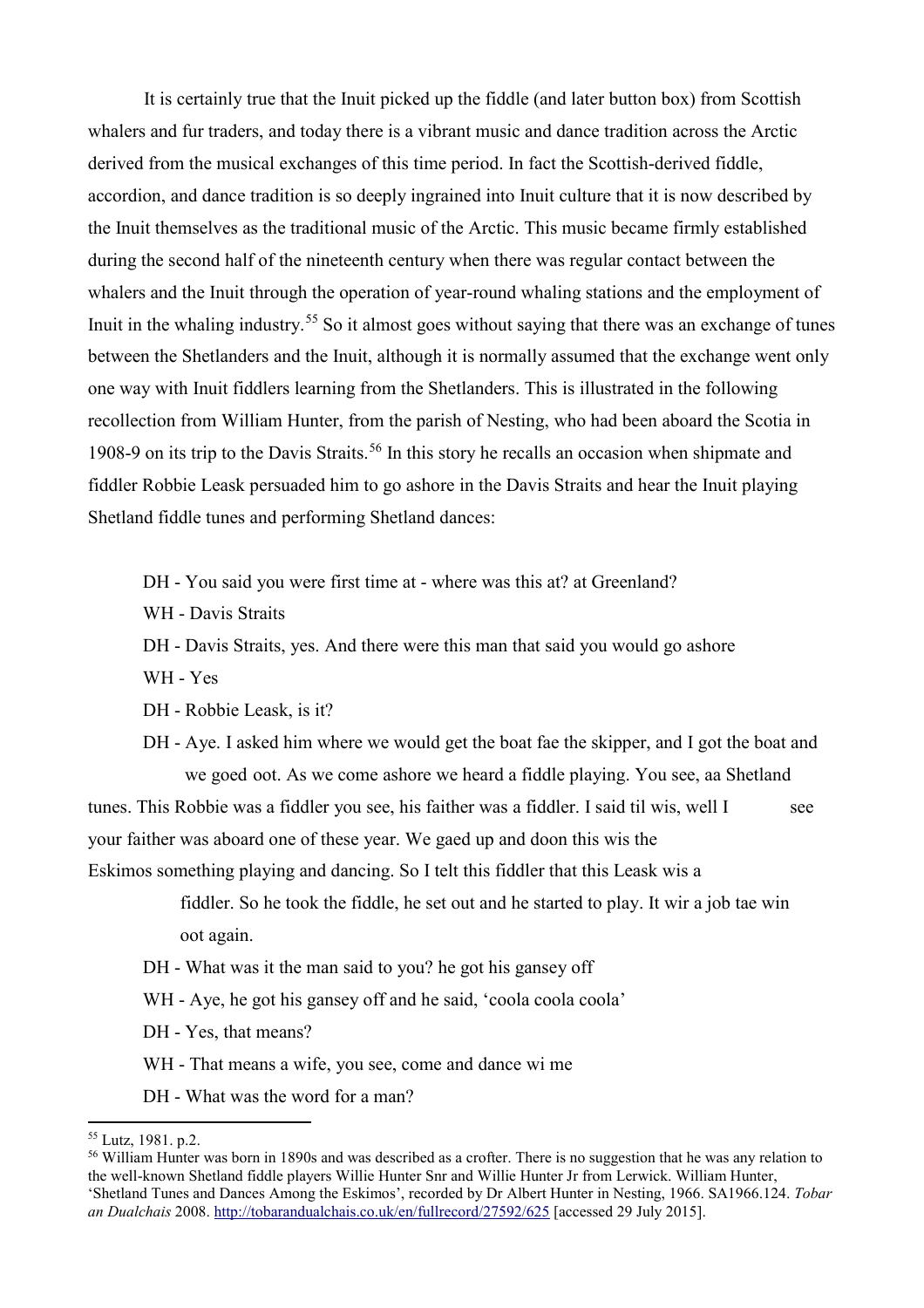WH - Isaaki.

DH - I see, very good. And what sort of dances though would they be?

WH - It was like a Shetland dance you see

DH - A sort o Shetland reel type thing?

WH - Yes yes yes. But if you had a.. well, there were ten there, in the tent. Man it wasn't pretty to see them. It was something other. [...]

DH - Good sorta - rhythm?

WH - Oh man, I tell you they had the step.<sup>[57](#page-14-0)</sup>

The adoption of European-style dance music by the Inuit has been all-encompassing in some parts of the Arctic. By the time the first missionaries arrived in the Arctic, the Inuit were participating in fiddle music and dancing by choice, and this, along with button box and accordion playing, had completely replaced traditional Inuit music in many areas by the beginning of the twentieth century.[58](#page-14-1) It would be no surprise, therefore, if Inuit fiddlers were also composing tunes which were then learnt by Shetland whalers and incorporated into the Shetland performance tradition. More research on this would need to be done to establish the extent to which this may or may not have been the case.

In the recent book/CD publication, *Bellows and Bows*, *Historic Recordings of Traditional Fiddle and Accordion Music From Across Canada*, Sherry Johnson has uncovered some valuable recordings of Inuit button accordion players who were directly influenced by the music of Arctic whalers, from the collections of Lutz and Hiscott.<sup>[59](#page-14-2)</sup> Most notably, Simeonie Keenainak from Pangnirtung, probably the best known of contemporary Inuit button accordion players. Born in 1948, he initially learned to play the accordion from the elders in his community who, he says, learned from the whalers on whaling ships. Since they had no way of listening to tapes or recording music at that time, everything they learned was from listening first hand to other musicians.<sup>[60](#page-14-3)</sup>

In addition to tunes, there were many opportunities for Shetland whalers to exchange songs with others aboard Arctic whaling ships, especially with those, such as the Scottish, English, Irish, and Americans, who shared their language. It seems likely that some of the repertoire collected by Peter Cooke on Whalsay (1969-1984) is from this time period and include Scots ballads and bothy ballads, nautical disaster songs, hymns, songs about the whaling, American civil war songs, military

 $\overline{a}$ 

<span id="page-14-0"></span><sup>57</sup> William Hunter, 'Shetland Tunes and Dances Among the Eskimos', recorded by Dr Albert Hunter in Nesting, 1966. SA1966.124. *Tobar an Dualchais* 2008.<http://tobarandualchais.co.uk/en/fullrecord/27592/625> [accessed 29 July 2015]. <sup>58</sup> Lutz, 1981, p.7,11.

<span id="page-14-2"></span><span id="page-14-1"></span><sup>59</sup> Sherry Johnson, ed., *Bellows and Bows: Historic Recordings of Traditional Fiddle and Accordion Music From Across Canada* (St. John's, NL: Research Center for the Study of Music, Media & Place, Memorial University, 2012), Book and CD recording.

<span id="page-14-3"></span><sup>&</sup>lt;sup>60</sup> Johnson (2012), track ??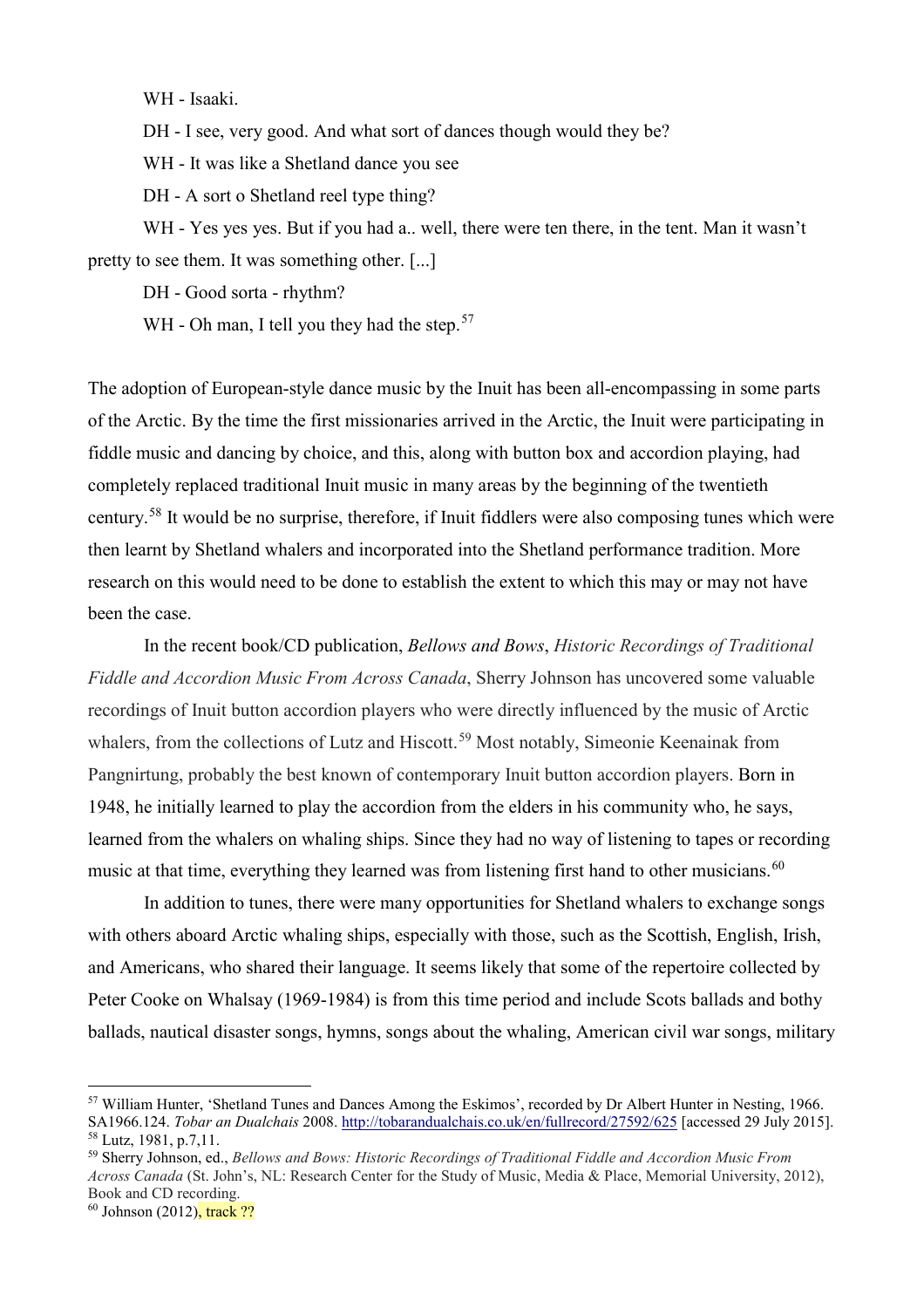songs, Jacobite songs, Irish and Scottish music hall songs, Scottish national songs, and the odd sea shanty.<sup>[61](#page-15-0)</sup> One song which was sung in Shetland and is specifically related to this era is 'The Greenland Whale Fishery', which describes the hunt for the whale. Hugh Cumming, from the West Coast of Shetland and whose grandfather had been a whaler in the Arctic, learnt this song from his father and recordings of him singing the some were made by Tom Anderson in 1960 and again in  $1970.<sup>62</sup>$  $1970.<sup>62</sup>$  $1970.<sup>62</sup>$  The song was first collected in Lancashire by Anne Gilchrist in 1906 and appears to have been first published in the *Penguin Book of English Folk Songs* in 1959, suggesting that the song was passed down through oral tradition rather than the printed word.<sup>[63](#page-15-2)</sup> Another song, 'Cam Ye By the Salmon Fishin', also known as 'My Son John', was believed to be of Jacobite origin and entered Fetlar's song repertoire via the Greenland whalers. The song was recorded from James Laurenson by Alan Bruford in Fetlar in 1970.<sup>[64](#page-15-3)</sup> One whaler, the father of Robert Irvine from Nesting, reportedly returned from Greenland with numerous songs including 'Sally Munro' and 'Beware of the Bonny Bunch of Roses' (stemming from a time when the French addressed the English as the 'Bunch of Roses'), in addition to songs relating to shipwrecks.<sup>[65](#page-15-4)</sup>

One piece of particular interest from this time period, and concerning an event which may have been witnessed by some Shetland men, is *The Resolution*, related the story of three crewmembers on the whaling ship, *Resolution*, who were stranded when the ship was unexpectedly freed from pack ice. There is no historical reference to this event, and the song has not been found in any other collections. *Resolution* was finally lost in pack ice in the Davis Straits in June 1830 along with eighteen other vessels.<sup>[66](#page-15-5)</sup>

#### **The Resolution**

From Peterhead the Ressie sailed; a fine old ship was she; Away to Greenland she did steer in the year of 53. [23?] Mong'st streams and packs of flaking ice she east and west did steer, Until the first of April when the seals they did appear

-

<span id="page-15-2"></span><http://tobarandualchais.co.uk/en/fullrecord/79854/426> [accessed 28 July 2015]. <sup>63</sup> 'The Greenland Whale Fishery', *Mainly Norfolk: English Folk and Other Good Music* (2014), <https://mainlynorfolk.info/lloyd/songs/thegreenlandwhalefishery.html> [accessed 29 July 2015].

<span id="page-15-1"></span><span id="page-15-0"></span><sup>&</sup>lt;sup>61</sup> Cooke, 2014<br><sup>62</sup> Hugh Cumming, 'The Greenland Whale Fishery', recorded by Peter R. Cooke and Tom Anderson in Walls and Sandness, 17 September 1970. SA1970.257. *Tobar an Dualchais* 2008.

<span id="page-15-3"></span><sup>64</sup> James Laurenson, 'Cam Ye By the Salmon Fishin'?/My Son John', recorded by Alan J. Bruford in Fetlar, 22 September 1970. SA1970.246. *Tobar an Dualchais* 2008.<http://tobarandualchais.co.uk/en/fullrecord/68066/794> [accessed 28 July 2015].

<span id="page-15-4"></span><sup>&</sup>lt;sup>65</sup> Robert Irvine, 'Robert Irvine Names Songs Sung by his Father', recorded by Alan J. Bruford in Nesting, 8 October 1974. SA1974.217. *Tobar an Dualchais* 2008.<http://tobarandualchais.co.uk/en/fullrecord/48679/1329> [accessed 28 July 2015].

<span id="page-15-5"></span><sup>66</sup> Andrew Poleson, 'The Resolution', recorded by Peter Cooke in 1972. SA1972.196.7. *Whalsay's Heritage of Song* (2014).<http://www.petercookie.com/resolution-the/> [accessed 28 July 2015].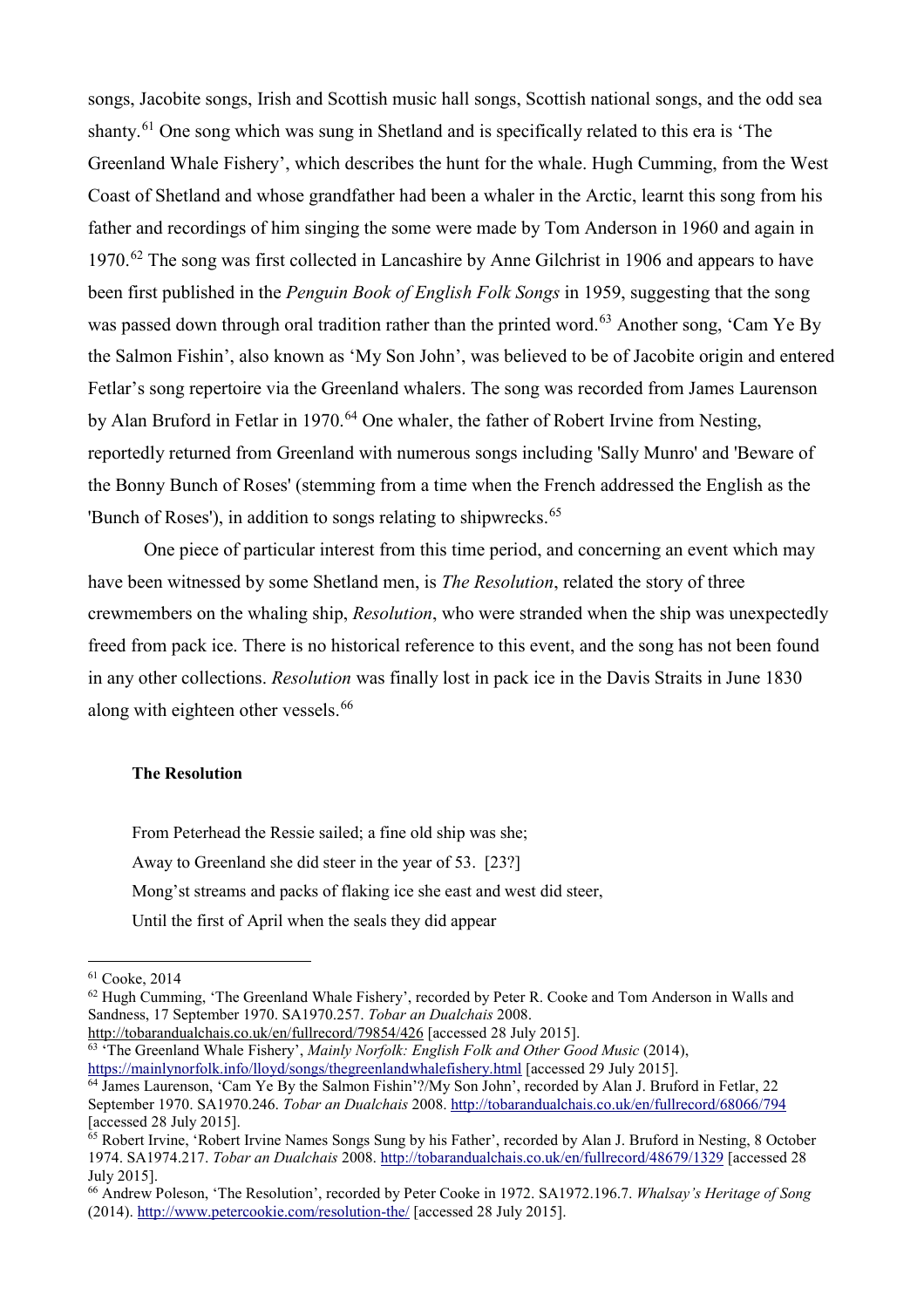We sail'd in among the pack where numerous they lay And cheerful was our merry crew and high in hope that day. But oh how short our human hope of earthly joys alway No pleasure felt, each heart did mourn; that night brought grief and pain. For three of our most noble crew, as fate would have it so, That very night played on the ice; sad is this tale of woe. The sun had sunk in western skies and keenly blew the wind; Our ship went drifting through the pack and they were left behind.

Maritime disaster songs featuring in Peter Cooke's Whalsay song collection include 'The Bold Ramillies', 'The Fate of Franklin', and 'The Loss of the Vestris', unsurprisingly as they relate so closely to the experiences of Shetland sailors.

The Arctic whaling industry had petered out by the early 1900s and was replaced by the Antarctic whaling which lasted from 1904 until 1963. Men travelled by ship to South Georgia towards the end of the year, often overwintering and spending two consecutive winters [summers] stationed there. Again, there was a lively exchange of music - this time particularly with Norwegian and Scottish men, and a number of tunes were picked up and adapted by Shetlanders from this time.[67](#page-16-0) One tune, 'The Norwegian Waltz', (better known as 'Life in the Finland Woods') is significant of this time period.<sup>[68](#page-16-1)</sup> Another tune is entitled 'Antarctic Ice', a variation of the Scottish tune, 'MacPherson's Lament', although the sentiments of the title are markedly different.<sup>[69](#page-16-2)</sup> One of the most interesting songs from this time period is the Shetland version of the tune, 'Barbara Allan'. Demonstrated to Peter Cooke by James [Jeemsie] Laurenson from the Island of Fetlar, the Shetland version is markedly different, to such an extent that Laurenson considers the song to be a Shetland composition [<mark>transcription of this song, compare to printed version?</mark>] $^{70}$  $^{70}$  $^{70}$ 

#### **Music of the Herring Industry**

 $\ddot{\phantom{a}}$ 

As with the whaling industry, the Scottish herring industry, which began in the midnineteenth century, was another major source of material for Shetland musicians, both male and female. Fishing fleets followed the herring shoals annually from May to November, starting in the

<span id="page-16-0"></span> $67$  More detailed information on Shetland musicians in the Antarctic whaling industry can be found in Frances Wilkins, 'The Fiddle at Sea: Tradition and Innovation Among Shetland's Sailors since the Eighteenth Century' in *Crossing Over*  (Elphinstone Institute and Memorial University, Newfoundland, 2010) pp.12-15.

<span id="page-16-1"></span><sup>68</sup> Robert Peterson, 'Life in Finland Woods', recorded by Peter R. Cooke in Shetland in 1974. SA1974.003. *Tobar an Dualchais* 2008.<http://tobarandualchais.co.uk/en/fullrecord/36654/1082> [accessed 20 July 2015].

<span id="page-16-3"></span><span id="page-16-2"></span><sup>&</sup>lt;sup>69</sup> 'Antarctic Ice' was recorded by Patrick Shuldham-Shaw from Peter Scollay on East Yell for the BBC archiving project in the early 1950s and later released on CD. *Da Mirrie Boys* (Folktrax 1978) edited by Peter Kennedy. FTX-068. Track 14. For more detailed track listings, see 'Shetland Fiddle Music', *Folktrax* (2009) [accessed 29 July 2015]. <sup>70</sup> James Laurenson, 'Barbara Allen', recorded by Peter R. Cooke in Fetlar, 1 June 1972. SA1972.105. *Tobar an Dualchais* 2008.<http://tobarandualchais.co.uk/en/fullrecord/78105/925> [accessed 23 July 2015].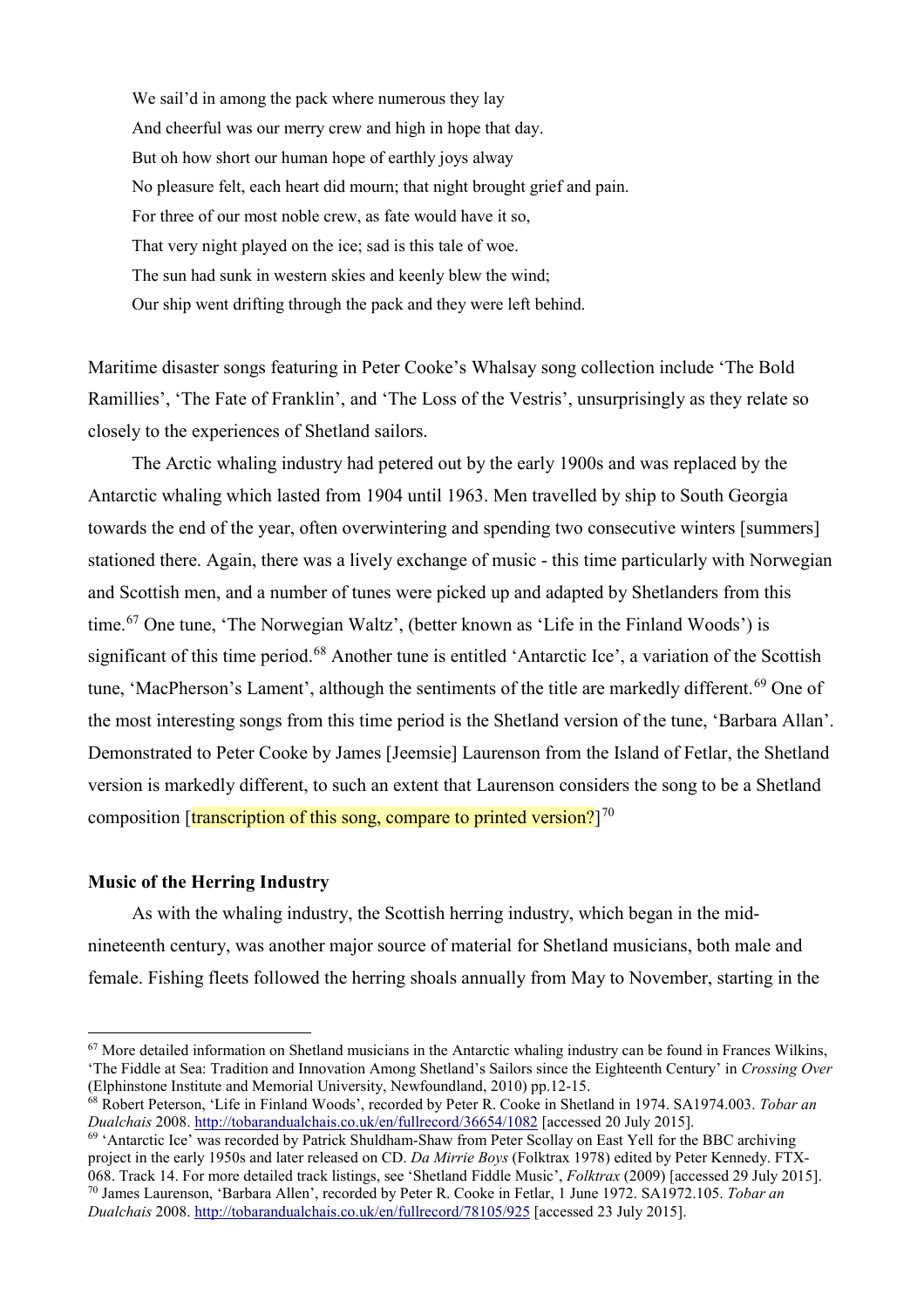far North and West of Scotland (Shetland and the Outer Hebrides) and working clockwise around the coast of Britain until they arrived in East Anglia towards the close of the season. During the herring industry the roles of Shetland and Scottish women from fishing communities changed dramatically and many unmarried women worked in harbours alongside herring fleets as 'gutting quines' processing and packing fish into barrels for export. A major contribution on the subject of the annual migration of Scottish 'fisher lassies' or 'gutting quines' is Jane Liffen's PhD thesis, completed in 2007, which is also discussed in Pickering et al. *Rhythms of Labour*. [71](#page-17-0) Girls usually entered the industry as teenagers and left when they married, typically in their mid-twenties.<sup>[72](#page-17-1)</sup> During the early 1900s approximately three thousand females and most of the adult male fishing population worked in the herring industry.<sup>[73](#page-17-2)</sup> The outbreak of the First World War, the closing of foreign markets and the introduction of ice used to preserve fish signified the end of the herring boom, although the industry continued until the  $1960s$ .<sup>[74](#page-17-3)</sup> Fish gutters at the herring industry stood at 'farlens', which were long trough-like workbenches situated in the open air and filled with fish. Placed in teams of three, two women gutted and sorted the fish while the third packed them into barrels with salt ready for exportation.<sup>[75](#page-17-4)</sup> Singing was an integral aspect of the job and it was more common for women to sing together as they worked rather than talk to one another or work in silence.<sup>[76](#page-17-5)</sup> In Lerwick during the 1930s there are recollections of the singing from the yards being heard throughout the town.<sup>[77](#page-17-6)</sup> The songs' rhythmic qualities helped women keep a steady working pace, and it was a prime occasion for women to learn songs which they could then incorporate into their own repertoires. While there were a high number of women singing from the gospel hymn repertoire at that time, owing to the religious fervour present among North-East Scottish fisherfolk,

<span id="page-17-0"></span><sup>&</sup>lt;sup>71</sup> Jane Liffen, ' "There was Nothing Else for Us – We were Just Fisher Quines": Representations of Scots Girls in Great Yarmouth' (Unpublished PhD, Loughborough University, 2007); Marek Korczynski, Michael Pickering, and Emma Robertson, *Rhythms of Labour: Music at Work in Britain* (Cambridge: Cambridge University Press, 2013), pp. 100-103.

<span id="page-17-1"></span><sup>72</sup> Reginald Byron, 'Scottish Fishing Communities', in *Scottish Life and Society: The Individual and Community Life*, ed. by Owen Hand John Beech, Mark A. Mulhern, Jeremy Weston, John Donald (Edinburgh: Birlinn, 2005), pp. 283–

<span id="page-17-2"></span><sup>&</sup>lt;sup>73</sup> Margaret Bochel, 'The Fisher Lassies,' in *Odyssey: Voices from Scotland's Recent Past*, ed. by Billy Kay (Edinburgh: Polygon Books, 1982), pp. 33–43 (p. 34).

<span id="page-17-3"></span><sup>74</sup> Jane Nadel-Klein, 'A Fisher Laddie Needs a Fisher Lassie: Endogamy and Work in a Scottish Fishing Village', in *To Work and to Weep: Women in Fishing Economies*, ed. by Dona Lee Davis Jane Nadel-Klein (St. John's, Newfoundland: Institute of Social and Economic Research, Memorial University of Newfoundland, 1988), p. 201; Jane Nadel-Klein, *Fishing for Heritage: Modernity and Loss Along the Scottish Coast* (Oxford: Berg, 2003), p. 75.

<span id="page-17-4"></span><sup>&</sup>lt;sup>75</sup> For more information on women in the herring industry, see Margaret Bochel (1982), pp. 33–43 and Jane Nadel-Klein (1988).

<span id="page-17-5"></span> $76$  This is discussed in the following interviews: William Cordiner, interview on gospel singing in Peterhead, 14 November 2006, Peterhead, unrecorded, fieldnotes by Frances Wilkins; Adelaide Cowe, interview on gospel singing in Fraserburgh, 17 January 2007, Fraserburgh, tape recording: EISA, EI 2007.178, 21:26; Maureen Stephen and John Geddes, interview on gospel singing in Peterhead, 14 November 2006, Inverugie, tape recording: EISA, EI 2006.095, 35:56.

<span id="page-17-6"></span><sup>77</sup> Freda Leask and Joyce McDill, interview on gospel singing in Shetland, 14 May 2007, Quarff, tape recording: EISA, EI 2007.056, 62:46.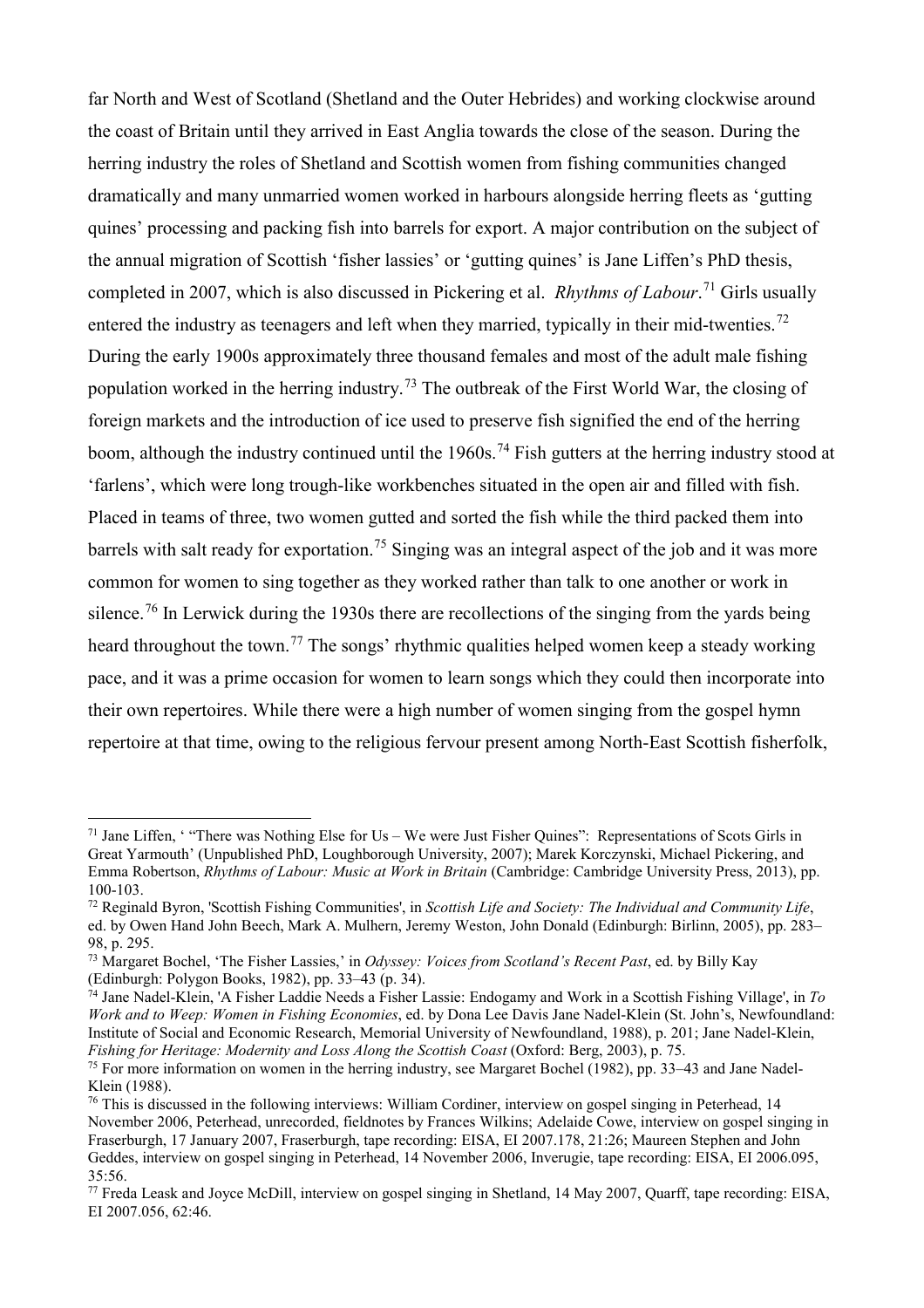those who were less religious tended to sing the popular songs of the day, including well known Scottish and Irish folk and music hall songs.<sup>[78](#page-18-0)</sup>

One song collected by Peter Cooke from Whalsay singer Jeannie Hutchison in 1974 is titled 'The Foolish Young Girl'. Like many others, Jeannie worked as herring gutter as a young woman before she married.<sup>[79](#page-18-1)</sup> She learnt the song from other girls who she worked with in the gutting yards, and it was also well know in Aberdeen. 'The Foolish Young Girl' is a Scots lament from the perspective of a woman who fell in love with a sailor as a young woman and has now been deserted by him. It has a number of alternative titles including 'I wish, I wish', 'The Student Boy', 'Died for Love', and in the USA it was published in Broadsheets under the title 'The Butcher Boy.'<sup>[80](#page-18-2)</sup> Logie o Buchan' is another song which was learnt by Jeannie Hutchison, most likely from Scots girls working in the herring industry. The song is from Aberdeenshire and is another lament - this time from the perspective of a girl who has fallen in love with a gardener, 'Jamie', the name of a real person who had been in the employment of Aberdeenshire schoolmaster George Halket, the composer of the song.[81](#page-18-3)The tune name, 'Gutters o Skeld', presumably comes from this time and refers to a fiddle tune normally know by its more common name, 'Sleep Soond ida Morning'.

In addition to songs learnt during the gutting, there are others related to this period of history. For example, 'Shame Faa da Laird', which is a traditional Shetland song about the herring fishery which laments all the boys and young men who have gone away. The chorus goes as follows:

Oh, shame faa da Laird, fir he's shörely ta blame Fir no keepin mair o wir laadies at hame! If da herrin wid bide an da whaals dey wid caa, Dan aa wir boannie laadies wid no ging awa.[82](#page-18-4)

#### **Conclusion**

-

There are many other examples of pieces in the Shetland repertoire related to the various aspects of the nautical world of sailors and fisher lassies, but those which I have discussed in this article are

<span id="page-18-0"></span><sup>&</sup>lt;sup>78</sup> For a thorough discussion of the role of gospel hymnody in the gutting yards, please see Frances Wilkins, 'Sacred Song at Work: Gospel Songs and Psalmody in the Workplace Along Scotland's North-East Coast', in *Rethinking the Sacred: Proceedings of the Ninth SIEF Conference in Derry*, ed. by Ulrika Wolf-Knuts and Kathleen Grant (Derry: Åbo Akademi University, 2008), pp. 125-38.<br><sup>79</sup> Peter Cooke, 'Jane ("Jeannie") Hutchison', *Whalsay's Heritage of Song* (2014)

<span id="page-18-1"></span><http://www.petercookie.com/hutchison-jane/> [accessed 29 July 2015].

<span id="page-18-2"></span><sup>80</sup> Jeannie Hutchison, 'The Foolish Young Girl', recorded by Peter Cooke in 1972. SA1972.13.3. *Whalsay's Heritage of Song* (2014). [http://www.petercookie.com/foolish-young-girl-the-2/\[](http://www.petercookie.com/foolish-young-girl-the-2/)accessed 28 July 2015].

<span id="page-18-3"></span><sup>81</sup> Jeannie Hutchison, 'Logie o' Buchan', recorded by Peter Cooke in 1980. SA1980.03.12. *Whalsay's Heritage of Song* (2014).<http://www.petercookie.com/logie-o-buchan/> [accessed 29 July 2015].

<span id="page-18-4"></span><sup>82</sup> 'Shame Faa Da Laird', noted down from Mrs A. Sandison, Altona, Mid Yell. *Da Sangs At A'll Sing Ta Dee*  (Lerwick: Shetland Folk Society, 2013) p. 47.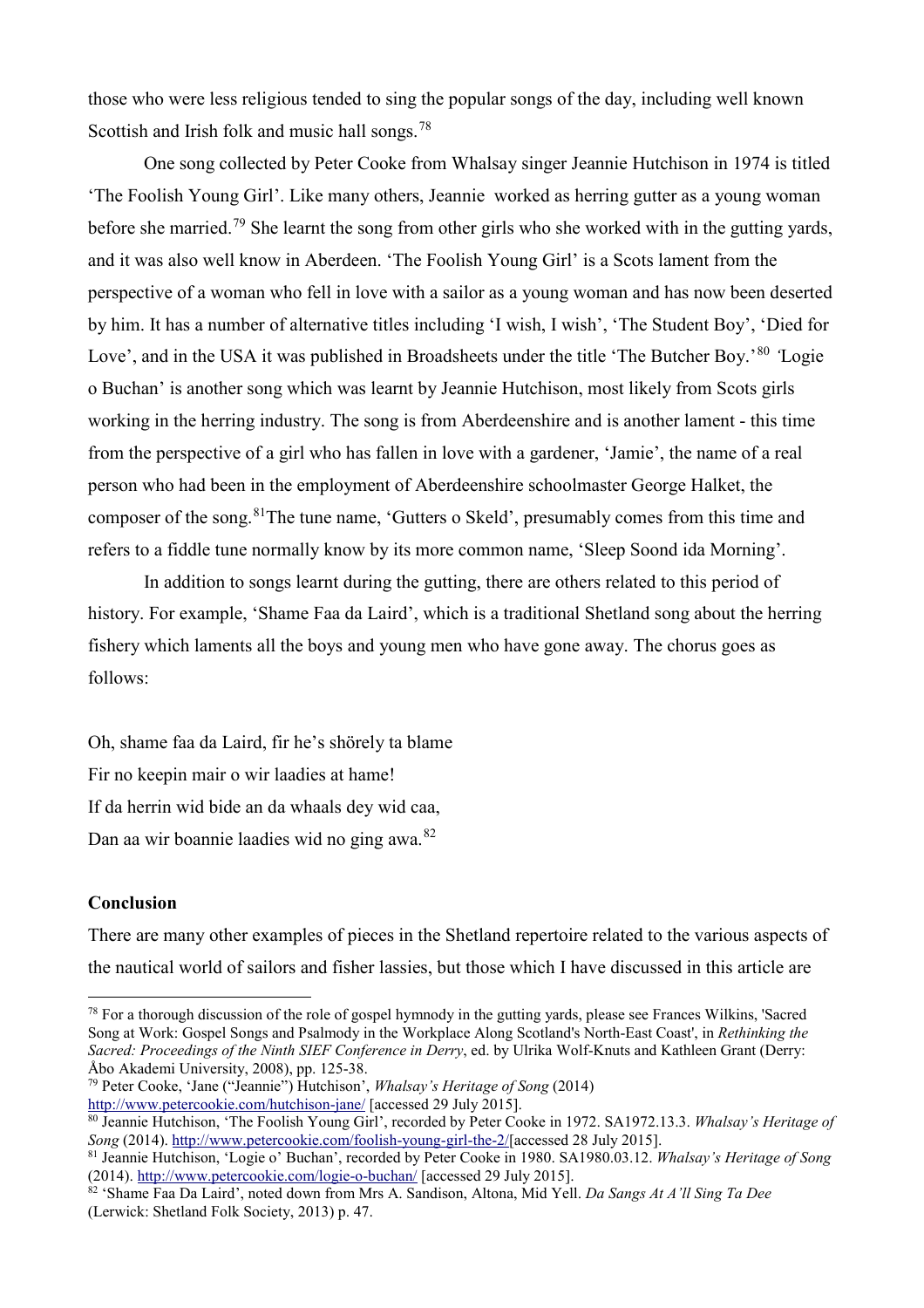significant of a particular transcultural process of musical exchange, acquisition and infiltration into an already vibrant performance culture. In this way, the strength of the identity of Shetland traditional music is juxtaposed in a sense by the cosmopolitan nature of the music's origins and early history. And it did not work just one way. In my preliminary research into Inuit whalinginfluenced musical traditions and James Bay Cree fiddle music, I have come across a performance tradition rooted strongly within the historical context of the fur trade. In terms of transatlantic musical flow, it is clear from the small amount of research into the musical history of Shetland and other whalers, and fiddling, button box playing and dancing across the Arctic and sub-Arctic, that there has been little dialogue between the two cultures in terms of shared musical histories. The study of Inuit music is an area which is key to understanding more not only about the sustained cultural, and thus musical, contact through the whaling industry but also about transatlantic musical dialogue as well as one key aspect of Shetland performance history.

# **References**

- Alge, Barbara and Birgit Abels, eds., *Transatlantic Musical Flows in the Lusophone World*. *the world of music (new series)* [*sic*] 2 (2) (2013).
- Anderson, J. W., *Fur Trade Days* (Winnipeg: Hudson's Bay Company Archives, Archives of Manitoba, 1960), E.93/29 fos. 1-296.
- Andersson, Otto, 'The Bowed Harp of Trondheim Cathedral and Related Instruments in East and West', *The Galpin Society* Journal*,* Vol. 23 (Aug., 1970), pp. 4-34.
- Anderson, Tom, and Pamela Swing, *Hand Me Doon Da Fiddle.* 2nd edn (Stirling: Department of Continuing Education, University of Stirling, 1981).
- Arima, E. Y. and Magnús Einarsson, 'Whence and When the 'Eskimo Fiddle'?, *Folk* Vol. 18, 1976, pp. 23-40.
- Bochel, Margaret, 'The Fisher Lassies,' in *Odyssey: Voices from Scotland's Recent Past*, ed. by Billy Kay (Edinburgh: Polygon Books, 1982), pp. 33–43
- Byron, Reginald, 'Scottish Fishing Communities', in *Scottish Life and Society: The Individual and Community Life*, ed. by Owen Hand John Beech, Mark A. Mulhern, Jeremy Weston, John Donald (Edinburgh: Birlinn, 2005), pp. 283–98.
- Cooke, Peter, 'Notes and Comments: The Fiddle in Shetland Society', (London: Royal Musical Association, 1976), pp. 69-81.
- Cooke, Peter, *The Fiddle Tradition of the Shetland Isles* (Cambridge: Cambridge University Press, 1986).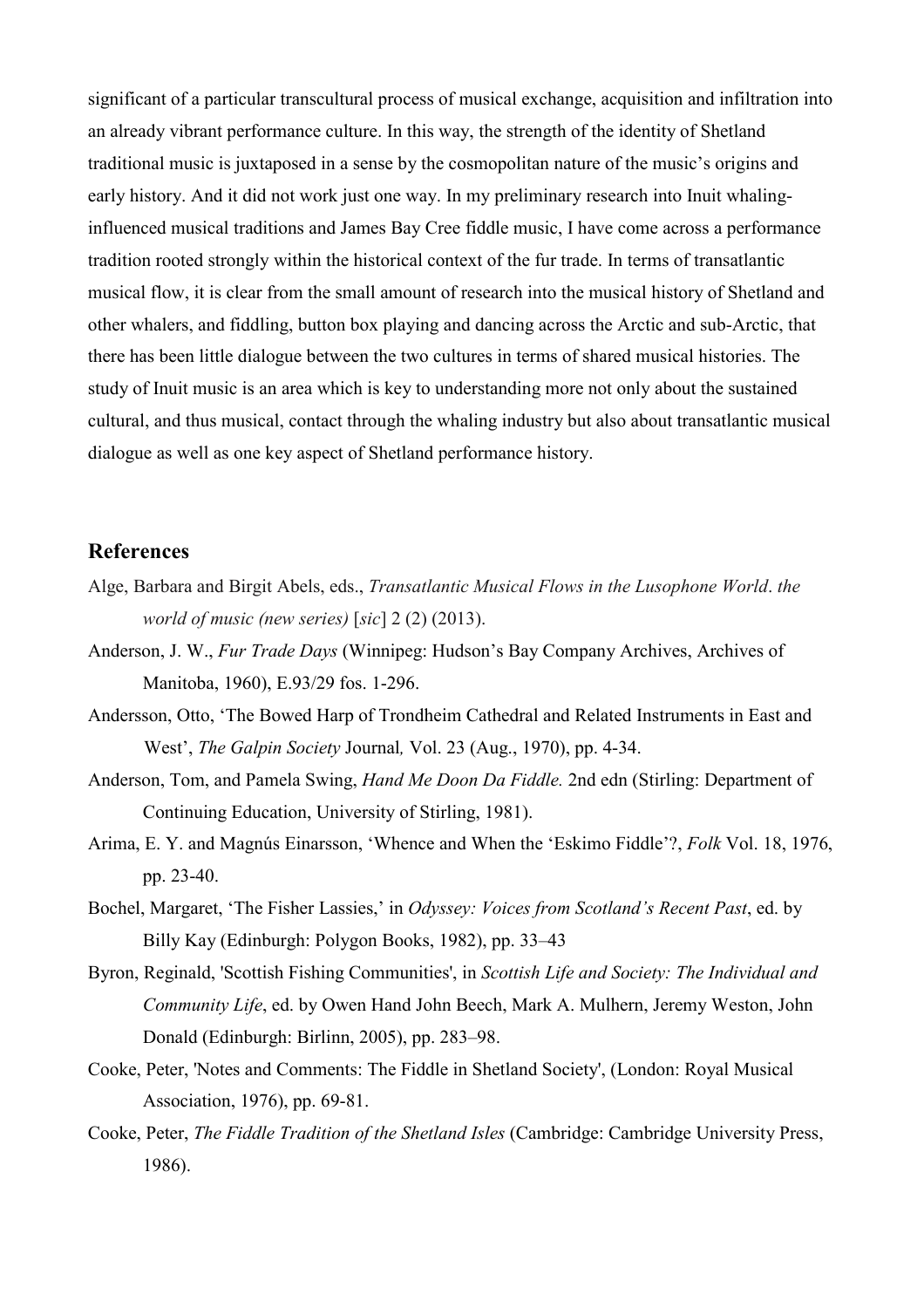- Cooke, Peter, *Whalsay's Heritage of Song* (2014). [http://www.petercookie.com](http://www.petercookie.com/) [accessed 23 July 2015].
- Cooke, Peter, 'Songs from the Island of Whalsay', in Tobar an Dualchais: Ulaidh Nàiseanta Kist of Riches: a National Treasure. Edited by Chris Wright. (2014, Sabhal Mòr Ostaig).
- Coren, Stanley, 'The President and the Sheltie', *Psychology Today,* 17 October 2012. [www.psychologytoday.com/blog/canine-corner/201210/the-president-and-the-sheltie](https://www.psychologytoday.com/blog/canine-corner/201210/the-president-and-the-sheltie) [accessed 22 June 2015].
- Coutts, Robert, and Flora Beardy, eds. *Voices from Hudson Bay: Cree Stories from York Factory* (Montreal & Kingston, London, Ithaca: McGill-Queen's University Press, 1996).
- *Dictionary of the Scots Language* (2005) [http://www.dsl.ac.uk](http://www.dsl.ac.uk/entry/snd/sndns2199) [accessed 23 July 2015].
- Eber, Dorothy Harley, *When The Whalers were Up North* (Oklahoma: Univeristy of Oklahoma Press, 1989)
- Hiscott, Jim, 'Inuit Accordion Music A Better Kept Secret', *Bulletin de Musique Folklorique Canadienne* Vol. 34 (1/2), pp. 16-19.
- Johnson, Sherry, ed., *Bellows and Bows: Historic Recordings of Traditional Fiddle and Accordion Music From Across Canada* (St. John's, NL: Research Center for the Study of Music,
- Media & Place, Memorial University, 2012), Book and CD recording.
- Laxer, Daniel, 'Instruments of Change: Music in the Fur Trade and the Arrival of European Instruments into the Canadian West 1760-1821' (University of Toronto, 2011. unpublished paper). [http://www.muscan.org/images/docs/laxer\\_compressed.pdf](http://www.muscan.org/images/docs/laxer_compressed.pdf) [accessed 27 July 2015].
- Lederman, Anne, 'Fiddling', *Encyclopedia of Music in Canada* (2010) [www.annelederman.com/EMC\\_article.pdf](http://www.annelederman.com/EMC_article.pdf) [accessed 29 July 2015].
- Lehr, John, Jeff Tabvahtah, and Julie Bartlett, "Identity and Environment in Contemporary Inuit Music", *Prairie Perspectives* Vol 07 (2004), pp.11-20.
- Liffen, Jane, '"There was Nothing Else for Us We were Just Fisher Quines": Representations of Scots Girls in Great Yarmouth' (unpublished PhD dissertation, Loughborough University, 2007).
- Lutz, Maija M., 'Music of the Sea Come Ashore: Whaling Music in Eskimo Society, unpublished paper presented at the Mystic Seaport Museum Second Annual Symposium on Traditional Music of the Sea, 30-31 May 1981.
- Milne, Graham, 'Authenticity, Identity and the Sea Shanty in the Early Twentieth Century'. *Atlantic Sounds: Ships and Sailortowns*, University of Liverpool, 14-15 March 2014. Unpublished conference paper.
- Nadel-Klein, Jane, 'A Fisher Laddie Needs a Fisher Lassie: Endogamy and Work in a Scottish Fishing Village', in *To Work and to Weep: Women in Fishing Economies*, ed. by Dona Lee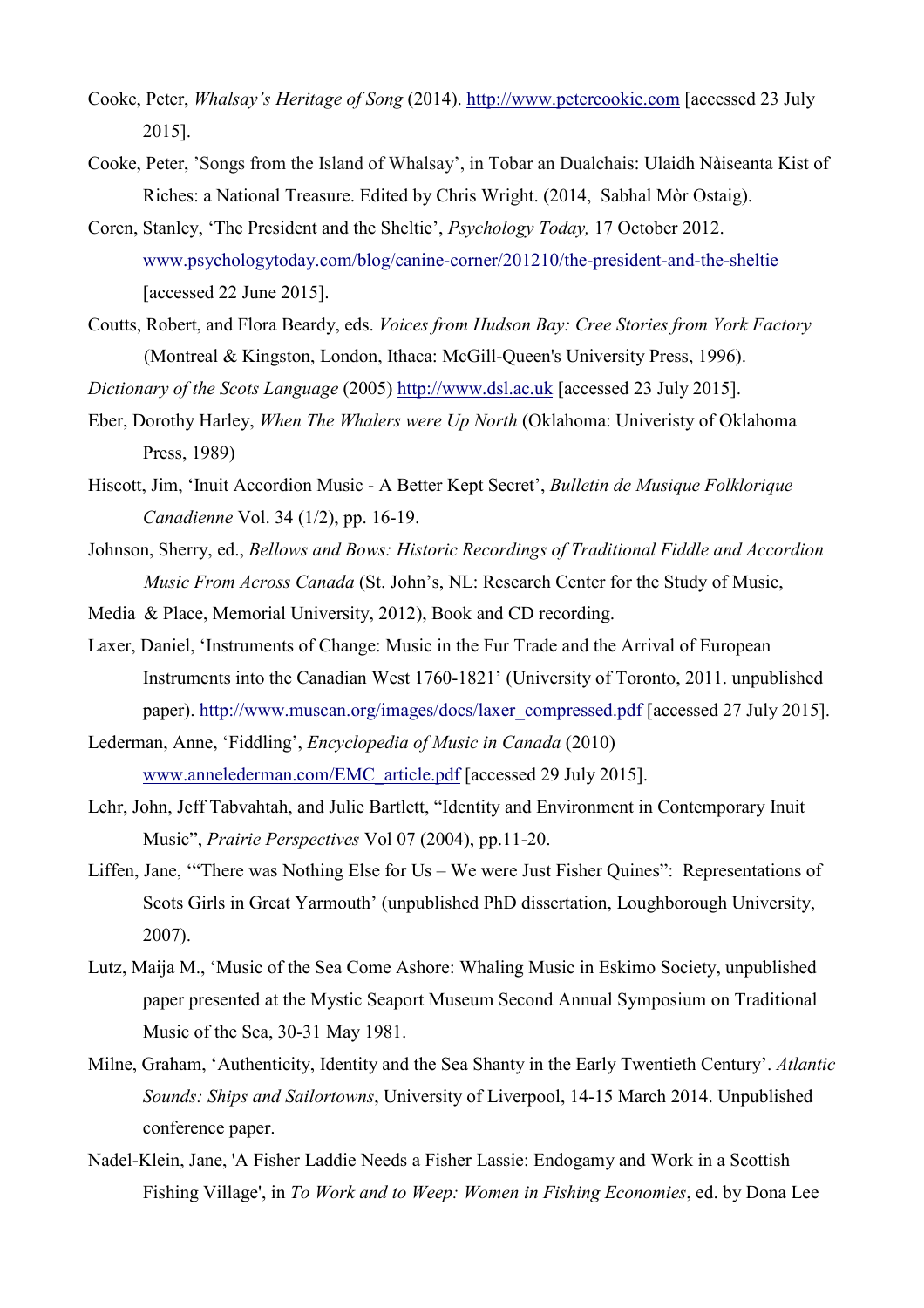Davis and Jane Nadel-Klein (St. John's, Newfoundland: Institute of Social and Economic Research, Memorial University of Newfoundland, 1988).

- Nadel-Klein, Jane, *Fishing for Heritage: Modernity and Loss Along the Scottish Coast* (Oxford: Berg, 2003).
- Nicolson, Laurence James, *Songs of Thule* (Paisley and London: Gardner, 1894).
- Ratter, William, transcr., 'Unst Boat Song', *Shetland Folk Book*, Vol.2 (1951).
- Robertson, T. A. and M. Robertson, *Da Sangs At A'll Sing Ta Dee* (Lerwick: Shetland Folk Society, 2013).
- Russell, Ian and Anna Kearney Guigné, eds. *Crossing Over: Fiddle and Dance Studies from Around the North Atlantic*. Vol. 3 (Aberdeen: Elphinstone Institute, University of Aberdeen in association with the Department of Folklore, MMaP and the School of Music, Memorial
	- University of Newfoundland, 2010).
- Sheppard, Stella, *Like A Mantle The Sea* (Shetland: The Shetland Times Ltd, 1971),
- *Shetland: Pride of Place* (2015) [http://www.shetland.org](http://www.shetland.org/about/history) [accessed 29 July 2015].
- *Shetland Music* (2006) [www.shetland-music.com](http://www.shetland-music.com/) [accessed 23 July 2015].
- Shuldham-Shaw, Patrick, 'A Shetland Fiddler and His Repertoire John Stickle, 1875-1957',
- *Journal of the English Folk Dance and Song Society*, Vol. 9, No. 3 (Dec., 1962), pp. 129- 147. p.129.
- Sinclair, Anne, 'Song in Shetland: A Personal Perspective', *The Bottle Imp* Issue 9 (May 2011). <http://www.arts.gla.ac.uk/ScotLit/ASLS/SWE/TBI/TBIIssue9/Sinclair.html> [accessed 28 July 2015].
- *Tobar an Dualchais* (2008) [www.tobarandualchais.co.uk](http://www.tobarandualchais.co.uk/) [accessed 23 July 2015]
- 'The Greenland Whale Fishery', *Mainly Norfolk: English Folk and Other Good Music* (2014), <https://mainlynorfolk.info/lloyd/songs/thegreenlandwhalefishery.html> [accessed 29 July 2015].
- Whidden, Lynn, *Essential Song: Three Decades of Northern Cree Music* (Waterloo, ON: Wilfred Laurier University Press, 2007),
- Wilkins, Frances, 'Sacred Song at Work: Gospel Songs and Psalmody in the Workplace Along Scotland's North-East Coast', in *Rethinking the Sacred: Proceedings of the Ninth SIEF Conference in Derry*, ed. by Ulrika Wolf-Knuts and Kathleen Grant (Derry: Åbo Akademi University, 2008), pp. 125-38.
- Wilkins, Frances, 'The Fiddle at Sea: Tradition and Innovation Among Shetland's Sailors since the Eighteenth Century' in *Crossing Over* (Elphinstone Institute and Memorial University, Newfoundland, 2010) pp. 5-18.